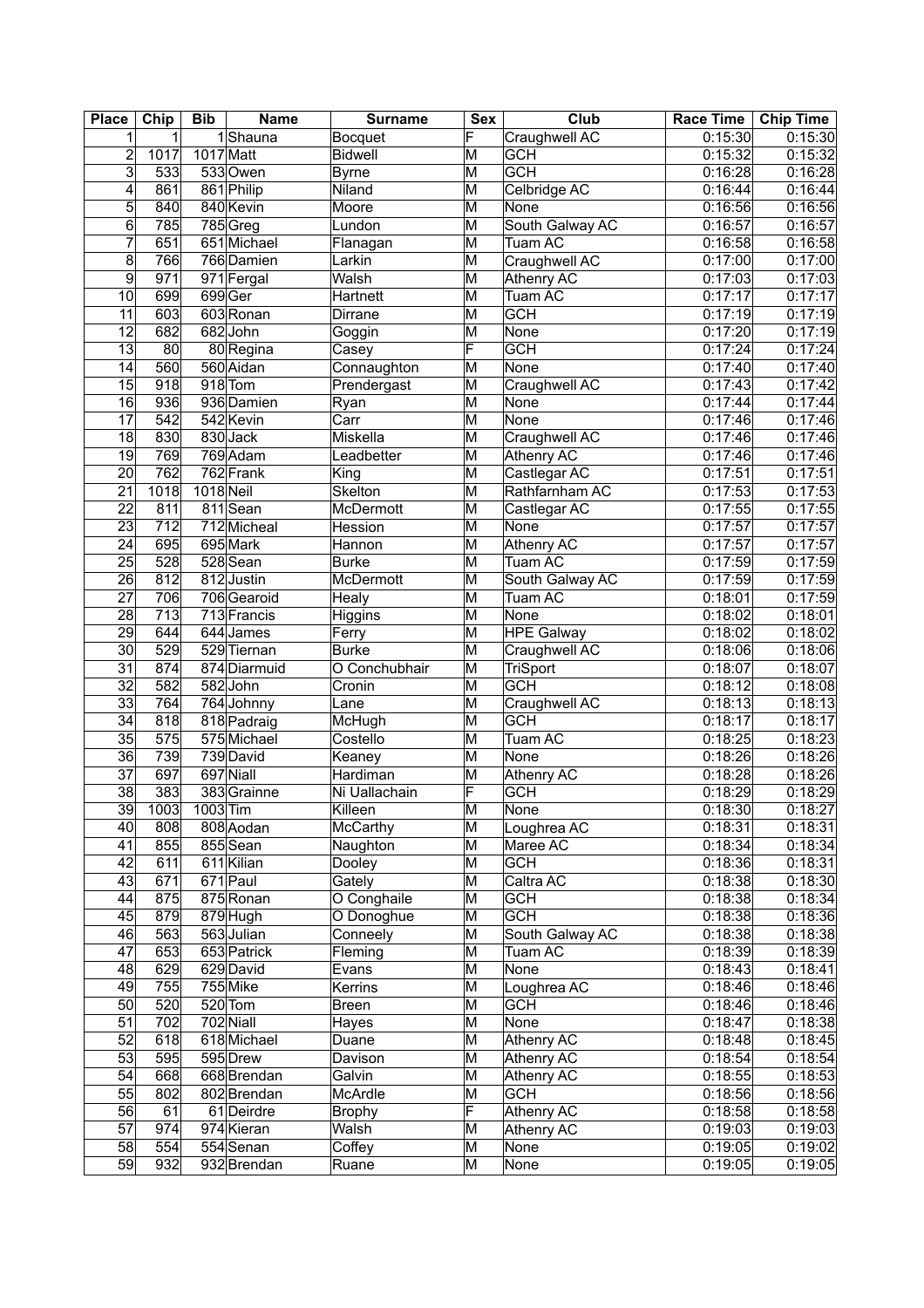| 60               | 962              |           | $962$ Ray     | Treacy          | M                       | Athenry AC        | 0:19:06              | 0:19:04 |
|------------------|------------------|-----------|---------------|-----------------|-------------------------|-------------------|----------------------|---------|
| 61               | 913              |           | 913 Barry     | Phelan          | M                       | Craughwell AC     | 0:19:06              | 0:19:05 |
| 62               | 905              |           | 905 Mike      | O'Mahony        | M                       | Craughwell AC     | 0:19:09              | 0.19:08 |
| 63               | 933              |           | 933 Cathal    | Ruane           | M                       | <b>GCH</b>        | 0:19:11              | 0:19:09 |
| 64               | 570              |           | 570 Declan    | Cormican        | M                       | None              | 0:19:13              | 0:19:08 |
| 65               | 957              |           | 957 David     | Stephens        | M                       | Trilakes          | 0:19:14              | 0:19:12 |
| 66               | 353              |           | 353 Noreen    | Monaghan Feeney | $\overline{\mathsf{F}}$ | None              | 0:19:14              | 0:19:04 |
| 67               | 814              | $814$ Pat |               | McDonagh        | M                       | <b>Athenry AC</b> | 0:19:15              | 0:19:12 |
| 68               | 981              |           | 981 Bryan     | Weafer          | M                       | <b>GCH</b>        | 0:19:17              | 0:19:13 |
| 69               | 982              |           | 982 Tommy Joe | Whyte           | $\overline{\mathsf{M}}$ | Tuam AC           | 0:19:17              | 0:19:12 |
| 70               | 813              |           | 813 Brian     | McDonagh        | $\overline{\mathsf{M}}$ | East Galway AC    | 0:19:19              | 0:19:17 |
| 71               | 637              |           | 637 Murt      | Fallon          | M                       | Tuam AC           | 0:19:20              | 0:19:18 |
| $\overline{72}$  | 816              |           | 816 Martin    | McGrath         | $\overline{\mathsf{M}}$ | None              | 0:19:22              | 0:19:22 |
| 73               | 676              |           | 676 Dermot    | Gibson          | M                       | None              | 0:19:30              | 0:19:28 |
| 74               | 727              |           | 727 Paul      | Hynes           | M                       | Tuam AC           | 0:19:31              | 0:19:29 |
| $\overline{75}$  | 837              |           |               |                 |                         | Tuam AC           |                      |         |
|                  |                  |           | 837 Brendan   | Monaghan        | M                       |                   | 0:19:32              | 0:19:29 |
| 76               | 930              |           | 930 Philip    | Roxby           | M                       | Maree AC          | 0:19:38              | 0:19:32 |
| $\overline{77}$  | 1021             |           | 752 Brendan   | Kelly           | M                       | None              | 0:19:38              | 0:19:34 |
| 78               | $\overline{717}$ |           | 717 Keith     | Holland         | $\overline{\mathsf{M}}$ | <b>HPE Galway</b> | 0:19:41              | 0:19:33 |
| 79               | 552              |           | 552 Cian      | Cloonan         | $\overline{\mathsf{M}}$ | Predator          | 0:19:41              | 0:19:34 |
| 80               | 701              |           | 701 Colm      | Hawe            | $\overline{\mathsf{M}}$ | <b>GTC</b>        | 0:19:42              | 0:19:40 |
| 81               | 815              |           | 815 Martin    | McEvilly        | $\overline{\mathsf{M}}$ | <b>GCH</b>        | 0:19:43              | 0:19:39 |
| $\overline{82}$  | 888              |           | 888 David     | O'Brien         | $\overline{\mathsf{M}}$ | None              | 0:19:45              | 0:19:40 |
| 83               | 792              |           | 792 Declan    | Mahon           | $\overline{\mathsf{M}}$ | Predator          | 0:19:46              | 0:19:38 |
| 84               | 795              |           | 795 Fabian    | Mangan          | M                       | Athenry AC        | 0:19:47              | 0:19:45 |
| 85               | 708              |           | 708 John      | Heelan          | M                       | GTC               | $\overline{0:}19:49$ | 0:19:47 |
| $\overline{86}$  | 546              |           | 546 Stephen   | Casserly        | $\overline{\mathsf{M}}$ | Castlegar AC      | 0:19:50              | 0:19:49 |
| 87               | 986              |           | 986 Frank     | <b>Byrnes</b>   | M                       | <b>Athenry AC</b> | 0:19:50              | 0:19:50 |
| $\overline{88}$  | 896              |           | 896 Kenneth   | O'Dea           | $\overline{\mathsf{M}}$ | <b>Athenry AC</b> | 0:19:51              | 0:19:47 |
| 89               | 48               |           | 48 Marie      | <b>Boyle</b>    | F                       | <b>GCH</b>        | 0:19:53              | 0:19:52 |
| 90               | 625              |           | 625 David     | Dunne           | M                       | <b>Athenry AC</b> | 0:19:53              | 0:19:48 |
| $\overline{91}$  | 823              |           | 823 Conor     | McMullen        | $\overline{\mathsf{M}}$ | None              | 0:19:55              | 0:19:48 |
| $\overline{92}$  | 107              |           | 107 Debbie    | Corcoran        | F                       | None              | 0:19:56              | 0:19:53 |
| 93               | 821              |           | 821 Aidan     | McIntyre        | M                       | None              | 0:19:57              | 0:19:53 |
| 94               | 979              |           | 979 Mike      | Ward            | M                       | Loughrea AC       | 0:19:57              | 0:19:53 |
| $\overline{95}$  | $\overline{211}$ |           | 211 Colette   | Glennon         | F                       | None              | 0:19:57              | 0:19:54 |
| 96               | 636              |           | 636 Padraic   | Fallon          | $\overline{\mathsf{M}}$ | Loughrea AC       | 0:19:57              | 0:19:53 |
| 97               | $\overline{517}$ |           | 517 Diarmuid  | Brandon         | M                       | None              | 0:19:58              | 0:19:54 |
| $\overline{98}$  | 749              |           | 749 Derek     | Kelly           | $\overline{\mathsf{M}}$ | None              | 0:19:58              | 0:19:56 |
| $\overline{99}$  | 498              |           | 498 Julianne  | Woodcock        | F                       | None              | 0:20:00              | 0:19:50 |
|                  |                  |           |               |                 |                         |                   |                      |         |
| 100              | 507              |           | 507 Michael   | Begley          | M                       | None              | 0:20:03              | 0:20:01 |
| 101              | 759              |           | 759 Daire     | Killian         | M                       | None              | 0:20:04              | 0:20:01 |
| 102              | 999              |           | 999 Robert    | <b>Bradley</b>  | M                       | None              | 0:20:06              | 0:20:02 |
| 103              | 773              | $773$ Jim |               | Leahy           | M                       | <b>Athenry AC</b> | 0:20:06              | 0:20:02 |
| 104              | 548              |           | 548 Joseph    | Clancy          | M                       | Loughrea AC       | 0:20:06              | 0:20:02 |
| 105              | 650              |           | 650 Tomas     | Flanagan        | M                       | None              | 0:20:07              | 0:20:05 |
| 106              | 797              |           | 797 Ronan     | Mannion         | M                       | Maree AC          | 0:20:08              | 0:20:02 |
| 107              | 501              |           | 501 Andrew    | Ainley          | M                       | None              | 0:20:08              | 0:20:04 |
| 108              | 647              |           | 647 John      | Fitzmaurice     | M                       | None              | 0:20:09              | 0:20:03 |
| 109              | 677              |           | 677 Alan      | Gillespie       | M                       | Maree AC          | 0:20:10              | 0:20:07 |
| 110              | 576              |           | 576 Terry     | Costello        | M                       | None              | 0:20:11              | 0:20:05 |
| 111              | 972              |           | 972 Michael   | Walsh           | M                       | None              | 0:20:13              | 0:20:12 |
| 112              | 705              |           | 705 Michael   | Healy           | M                       | <b>CRH</b>        | 0:20:16              | 0:20:09 |
| 113              | 842              |           | 842 Mark      | Moran           | M                       | None              | 0:20:22              | 0:20:17 |
| 114              | 1005             | 1005 Paul |               | Walsh           | M                       |                   | 0:20:24              | 0:20:15 |
| $\overline{115}$ | 935              |           | 935 Tomas     | Ryan            | M                       | None              | 0:20:24              | 0:20:10 |
| 116              | 894              | $894$ Ian |               | O'Connor        | M                       | None              | 0:20:25              | 0:20:23 |
| 117              | 809              |           | 809 Robert    | McConkey        | M                       | None              | 0:20:26              | 0:20:17 |
| 118              | 770              |           | 770 Donal     | Leahy           | M                       | <b>Athenry AC</b> | 0:20:30              | 0:20:19 |
| 119              | 136              |           | 136 Martina   | Dempsey         | F                       | None              | 0:20:31              | 0:20:20 |
| 120              | 892              |           | 892 Cormac    | O'Connor        | M                       | <b>GCH</b>        | 0:20:32              | 0:20:29 |
|                  |                  |           |               |                 |                         |                   |                      |         |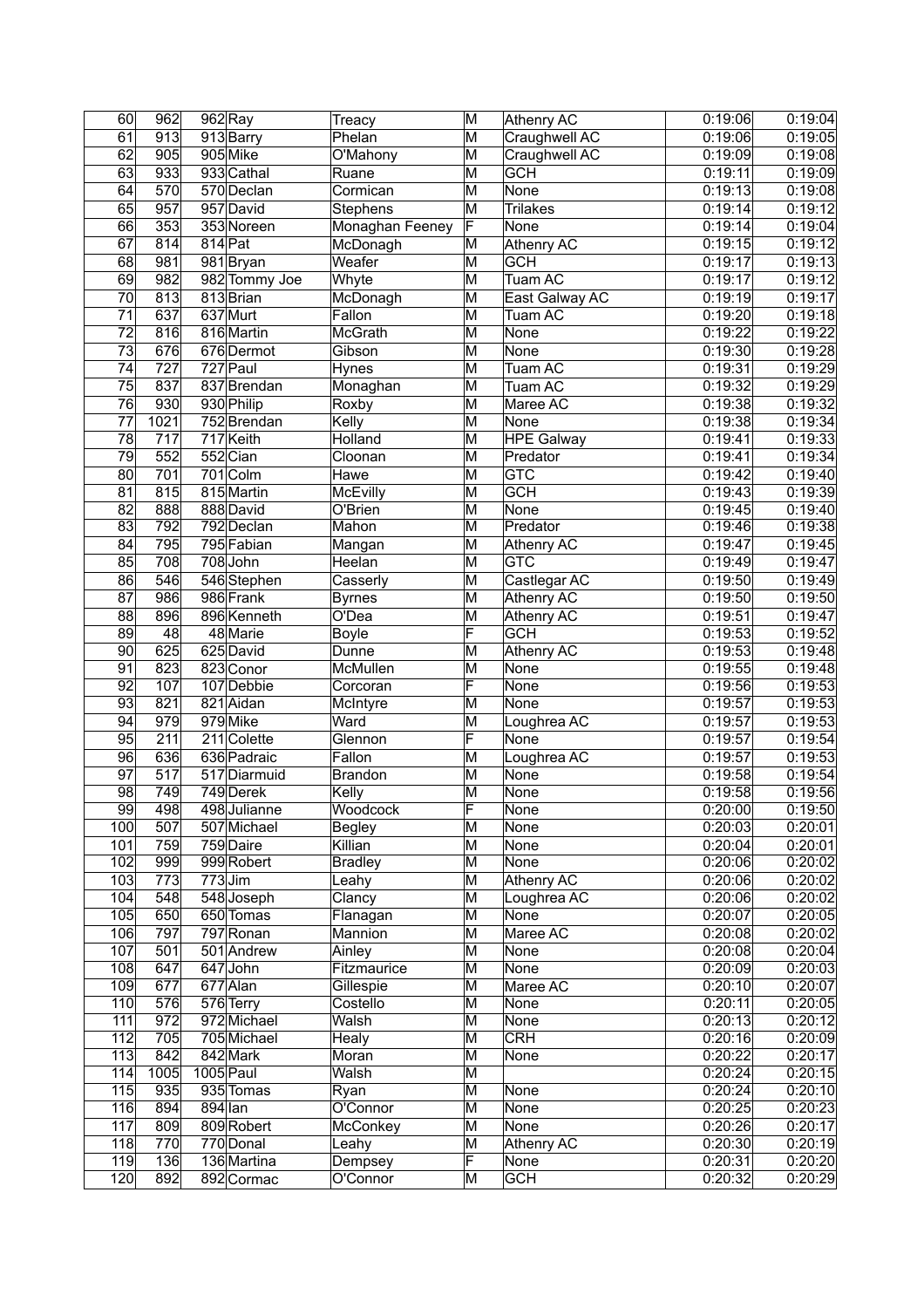| 121              | 848              |          | 848 Fiachra   | Murphy            | M                       | None               | 0:20:32              | 0:20:27 |
|------------------|------------------|----------|---------------|-------------------|-------------------------|--------------------|----------------------|---------|
| 122              | 673              |          | 673 William   | Geraghty          | M                       | None               | 0:20:37              | 0:20:27 |
| 123              | 633              |          | 633 Tom       | Fahy              | M                       | None               | 0:20:39              | 0:20:36 |
| 124              | 646              |          | 646 Adrian    | Fitzmaurice       | M                       | Athenry AC         | 0:20:40              | 0:20:37 |
| 125              | 614              |          | 614 Noel      | Downes            | M                       | None               | 0:20:41              | 0:20:31 |
| 126              | 389              |          | 389 Joanne    | O Boyle           | F                       | <b>GCH</b>         | 0:20:42              | 0:20:31 |
| $\overline{127}$ | 687              |          | 687 Paul      | Greaney           | M                       | None               | 0:20:45              | 0:20:37 |
| $\overline{128}$ | 944              |          | 944 Mark      | Scullion          | M                       | GCH                | 0:20:45              | 0:20:33 |
| 129              | 599              |          | 599 William   | Dervan            | M                       | None               | 0:20:46              | 0:20:42 |
| 130              | 976              |          | 976 Sean      | Ward              | M                       | None               | 0:20:49              | 0:20:43 |
| 131              | 960              |          | 960 Andrew    | <b>Talbot</b>     | $\overline{\mathsf{M}}$ | <b>CRH</b>         | 0:20:49              | 0:20:49 |
| 132              | 872              |          | 872 Eoghan    | O Ceallaigh       | M                       | None               | 0:20:50              | 0:20:40 |
| $\overline{133}$ | $\overline{922}$ | $922$ JP |               | Quinn             | M                       | Other              | 0:20:54              | 0:20:47 |
| 134              | 346              |          | 346 Ann marie | Miskell           | F                       | Tuam AC            | 0:20:55              | 0:20:49 |
| 135              | $\overline{917}$ |          | 917 Frank     | Power             | M                       | South Galway AC    | 0:20:55              | 0:20:51 |
| 136              | 784              |          | 784 James     | Lundon            | M                       | <b>Athenry AC</b>  | 0:20:56              | 0:20:54 |
| 137              | 826              | 826 Pat  |               | McSweeney         | M                       | South Galway AC    | $\overline{0:}20:58$ | 0:20:53 |
| 138              | 689              |          | 689 Colman    | Greene            | M                       | <b>CRH</b>         | 0:20:58              | 0:20:49 |
| 139              | 458              |          | 458 Grace     | Shalloo           | F                       | <b>Ennis Track</b> | 0:20:59              | 0:20:45 |
| 140              | 799              |          | 799 Laurik    | Mathieu           | M                       | None               | 0:21:01              | 0:20:52 |
| 141              | 937              |          | 937 Declan    | Ryan              | M                       | None               | 0:21:01              | 0:20:58 |
| 142              | 427              |          | 427 Linda     | Porter            | F                       | Craughwell AC      | 0:21:02              | 0:20:59 |
| 143              | 835              |          | 835 Brian     | Moloney           | M                       | South Galway AC    | 0:21:03              | 0:20:59 |
|                  | $\overline{571}$ |          | $571$ Joe     |                   |                         | None               |                      |         |
| 144              |                  |          |               | Cormican          | M                       |                    | 0:21:03              | 0:21:01 |
| 145              | 964              |          | 964 Oliver    | Tully             | M                       | None               | 0:21:07              | 0:21:00 |
| 146              | 907              |          | 907 Shane     | O'Meara           | M                       | None               | 0:21:12              | 0:21:10 |
| 147              | 60               |          | 60 Sinead     | <b>Brody</b>      | F                       | <b>GCH</b>         | 0:21:13              | 0:21:11 |
| 148              | 583              |          | 583 Tom       | Crosse            | M                       | Loughrea AC        | 0:21:14              | 0:21:06 |
| 149              | 866              |          | 866 Damien    | Noonan            | M                       | None               | 0:21:14              | 0:21:08 |
| 150              | 137              |          | 137 Deirdre   | Devane            | F                       | Craughwell AC      | 0:21:14              | 0:21:00 |
| 151              | 822              |          | 822 Oisin     | Mcmanus           | M                       | None               | 0:21:15              | 0:20:45 |
| 152              | 362              |          | 362 Michelle  | Murphy            | F                       | None               | 0:21:16              | 0:21:13 |
| 153              | 711              |          | 711 Alphonsus | Heneghan          | M                       | Loughrea AC        | 0:21:17              | 0:21:08 |
| 154              | 710              |          | 710 Paul      | Hehir             | M                       | <b>GCH</b>         | 0:21:19              | 0:21:13 |
| 155              | 602              |          | 602 Sean      | Dinneen           | M                       | <b>GCH</b>         | 0:21:19              | 0:21:16 |
| 156              | $\overline{970}$ |          | 970 Gabriel   | Walsh             | M                       | <b>GTC</b>         | 0:21:21              | 0:21:15 |
| 157              | 526              |          | 526 Sean      | <b>Burke</b>      | $\overline{\mathsf{M}}$ | None               | 0:21:22              | 0:20:58 |
| 158              | 658              |          | 658 David     | Forde             | M                       | <b>HPE</b> Galway  | 0:21:22              | 0:21:18 |
| 159              | 688              |          | 688 Russell   | Greaney           | M                       | None               | 0:21:22              | 0:21:15 |
| 160              | 738              |          | 738 Michael   | Keane             | $\overline{\mathsf{M}}$ | Maree AC           | 0:21:24              | 0:21:19 |
| 161              | 914              |          | 914 Thomas    | Porter            | M                       | Craughwell AC      | 0:21:25              | 0:21:16 |
| 162              | 185              |          | 185 Joanne    | Flanagan          | F                       | Gotri              | 0:21:25              | 0:21:23 |
| 163              | 817              |          | 817 Niall     | <b>McGuinness</b> | M                       | South Galway AC    | 0:21:26              | 0:21:20 |
| 164              | 565              |          | 565 John      | Connolly          | M                       | None               | 0:21:26              | 0:21:17 |
| 165              | 561              |          | 561 Shane     | Conneely          | M                       | None               | 0:21:27              | 0:21:23 |
| 166              | 539              |          | 539 Domhnall  | Canney            | M                       | <b>Tuam AC</b>     | 0:21:27              | 0:21:14 |
| 167              | 665              |          | 665 Brian     | Gallagher         | $\overline{\mathsf{M}}$ | <b>None</b>        | 0:21:30              | 0:21:18 |
| 168              | 955              |          | 955 Michael   | Stapleton         | M                       | Loughrea AC        | 0:21:32              | 0:21:24 |
| 169              | 504              |          | 504 Paul      | <b>Batty</b>      | M                       | <b>Trilakes</b>    | 0:21:32              | 0:21:24 |
| 170              | 604              |          | $604$ Pat     | Dirrane           | M                       | None               | 0:21:35              | 0:21:12 |
| 171              | 549              |          | 549 Aaron     | Clarke            | M                       | None               | 0:21:35              | 0:21:29 |
| 172              | 820              |          | 820 Gabriel   | McHugh            | $\overline{\mathsf{M}}$ | None               | 0:21:37              | 0:21:14 |
| 173              | 786              |          | 786 Marc      | Lynch             | M                       | Other              | 0:21:37              | 0:21:17 |
| 174              | 90               |          | 90 Jean       | Coleman           | F                       | Tuam AC            | 0:21:39              | 0:21:31 |
| 175              | 580              |          | 580 Shane     | Crisham           | M                       | Tuam AC            | 0:21:39              | 0:21:35 |
| 176              | 245              |          | 245 Anne      | Mulkeen           | F                       | Tuam AC            | 0:21:42              | 0:21:34 |
| 177              | 966              |          | 966 Jim       |                   | M                       | None               | 0:21:43              | 0:21:27 |
|                  |                  |          |               | Vaughan           |                         |                    |                      |         |
| 178              | 544              |          | 544 Stephen   | Carty             | M                       | Craughwell AC      | 0:21:45              | 0:21:33 |
| 179              | 846              |          | 846 Paul      | Mulrennan         | M                       | None               | 0:21:49              | 0:21:28 |
| 180              | 968              |          | 968 Michael   | Walsh             | M                       | Craughwell AC      | 0:21:49              | 0:21:42 |
| 181              | 624              |          | 624 Shane     | Dunne             | M                       | None               | 0:21:50              | 0:21:38 |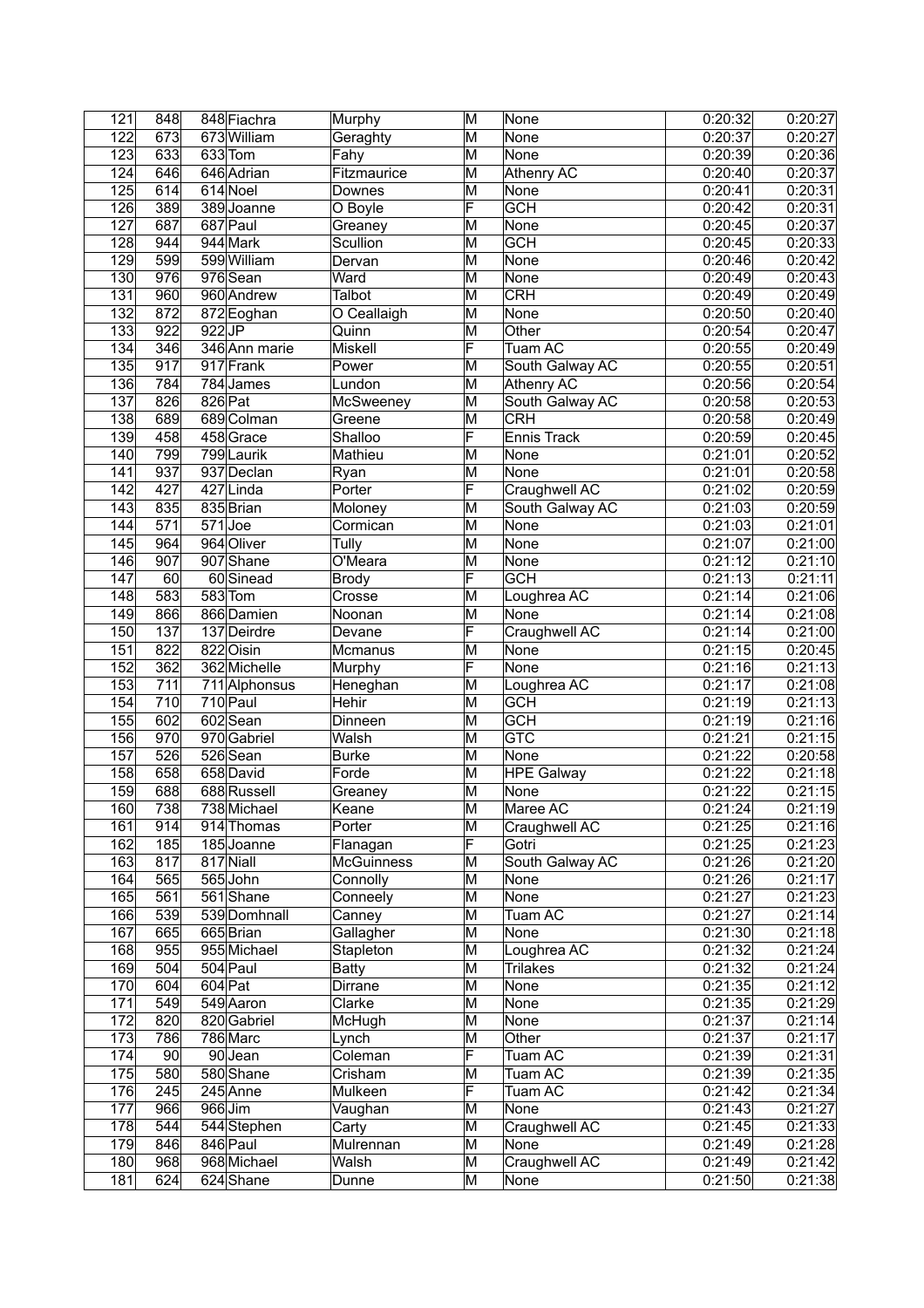| 182              | 545  |           | 545 Tony                 | Casserly       | M                       | Castlegar AC          | 0:21:51 | 0:21:49 |
|------------------|------|-----------|--------------------------|----------------|-------------------------|-----------------------|---------|---------|
| 183              | 760  |           | 760 Basil                | King           | M                       | Athenry AC            | 0:21:53 | 0:21:34 |
| 184              | 978  |           | 978 Brendan              | Ward           | M                       | None                  | 0:21:54 | 0:21:51 |
| 185              | 669  |           | 669Shane                 | Galvin         | M                       | <b>GTC</b>            | 0:21:55 | 0:21:48 |
| 186              | 714  |           | 714 John Joe             | Higgins        | M                       | Corofin AC            | 0:21:56 | 0:21:54 |
| 187              | 967  |           | 967 Michael              | Walls          | M                       | <b>GCH</b>            | 0:21:56 | 0:21:50 |
| 188              | 605  |           | 605 Paul                 | Doherty        | M                       | None                  | 0:21:57 | 0:21:51 |
| 189              | 946  |           | 946 Fintan               | Shannon        | M                       | None                  | 0:21:58 | 0:21:53 |
| 190              | 657  | $657$ Tim |                          | Folan          | M                       | <b>GCH</b>            | 0:21:58 | 0:21:55 |
| 191              | 836  |           | 836 Gearoid              | Moloney        | M                       | Maree AC              | 0:22:00 | 0:21:55 |
| 192              | 904  |           | 904 Tony                 | O'Hare         | M                       | None                  | 0:22:01 | 0:21:36 |
| 193              | 149  |           | 149 Fiona                | Donovan        | F                       | None                  | 0:22:02 | 0:21:58 |
| 194              | 519  |           | 519GearA <sup>3</sup> id | Breathnach     | M                       | None                  | 0:22:02 | 0:21:55 |
| 195              | 741  |           | 741 Cormac               |                | M                       | Mayo AC               | 0:22:03 | 0:21:46 |
|                  |      |           |                          | Kearney        |                         |                       |         |         |
| 196              | 880  |           | 880 Reamonn              | O Flatharta    | M<br>F                  | None                  | 0:22:04 | 0:21:43 |
| 197              | 130  |           | 130 Niamh                | De Paor        |                         | None                  | 0:22:04 | 0:21:43 |
| 198              | 612  |           | 612 Michael              | Doona          | M                       | None                  | 0:22:07 | 0:22:00 |
| 199              | 564  |           | 564 John                 | Connolly       | $\overline{\mathsf{M}}$ | None                  | 0:22:07 | 0:22:02 |
| 200              | 993  |           | 993John                  | Fahy           | M                       | Tuam AC               | 0:22:08 | 0:22:02 |
| 201              | 975  |           | 975 Gerard               | Walsh          | M                       | Athenry AC            | 0:22:10 | 0:21:55 |
| 202              | 537  |           | 537 Paul                 | Canavan        | M                       | None                  | 0:22:11 | 0:21:51 |
| 203              | 851  |           | 851 James                | Murphy         | M                       | <b>GCH</b>            | 0:22:11 | 0:22:00 |
| 204              | 796  |           | 796 Thomas               | Mannion        | M                       | Tuam AC               | 0:22:12 | 0:22:11 |
| 205              | 666  |           | 666 Vinny                | Gallagher      | M                       | None                  | 0:22:13 | 0:21:59 |
| 206              | 990  |           | 990 Francis              | Finucane       | M                       | None                  | 0:22:14 | 0:22:10 |
| 207              | 615  |           | 615 Aidan                | Doyle          | M                       | Tuam AC               | 0:22:14 | 0:22:07 |
| $\overline{208}$ | 853  |           | 853 Wojciech             | Musial         | M                       | Marathon Club Ireland | 0:22:14 | 0:22:04 |
| 209              | 899  |           | 899 Brian                | O'Donnell      | M                       | <b>Athenry AC</b>     | 0:22:15 | 0:22:06 |
| 210              | 423  |           | 423 Christie             | O'Toole        | F                       | None                  | 0:22:16 | 0:21:55 |
|                  |      |           |                          |                |                         |                       |         |         |
| 211              | 502  |           | 502 Paul                 | Anglim         | M                       | None                  | 0:22:16 | 0:22:07 |
| $\overline{212}$ | 559  |           | 559 Marc                 | Connaughton    | M                       | None                  | 0:22:18 | 0:22:13 |
| 213              | 606  |           | 606 Gary                 | Doherty        | M                       | Athenry AC            | 0:22:18 | 0:22:07 |
| $\overline{214}$ | 698  |           | 698 David                | Hardiman       | M                       | None                  | 0:22:18 | 0:22:07 |
| 215              | 920  |           | 920John                  | Quinlivan      | M                       | Maree AC              | 0:22:19 | 0:21:55 |
| 216              | 791  |           | $791$ Jim                | Maher          | M                       | <b>HPE Galway</b>     | 0:22:19 | 0:22:17 |
| $\overline{217}$ | 638  |           | 638 Brian                | Fanning        | M                       | Loughrea AC           | 0:22:21 | 0:22:06 |
| 218              | 683  |           | 683 Noel                 | Gorman         | M                       | Craughwell AC         | 0:22:21 | 0:22:16 |
| 219              | 53   |           | 53 Eimear                | <b>Bray</b>    | F                       | Corofin AC            | 0:22:23 | 0:22:16 |
| $\overline{220}$ | 578  |           | 578 Joseph               | Coyle          | M                       | Craughwell AC         | 0:22:24 | 0:22:20 |
| $\overline{221}$ | 510  |           | 510 Norman               | <b>Black</b>   | M                       | None                  | 0:22:25 | 0:22:12 |
| 222              | 910  |           | 910 Eoin                 | O'Sullivan     | M                       | Athenry AC            | 0:22:25 | 0:22:11 |
| 223              | 1022 |           | 649 Patrick              | Flaherty       | M                       | <b>HPE Galway</b>     | 0:22:26 | 0:22:10 |
| 224              | 581  |           | 581 Alan                 | Cronin         | M                       | None                  | 0:22:27 | 0:22:22 |
| 225              | 980  |           | 980 Mirko                | Warnke         | M                       | Marathon Club Ireland | 0:22:28 | 0:22:08 |
| 226              | 748  |           | 748 Jason                | Kelly          | M                       | <b>GCH</b>            | 0:22:28 | 0:22:22 |
| 227              | 902  | $902$ lan |                          | O'Gorman       | M                       | None                  | 0:22:29 | 0:22:18 |
| 228              | 763  |           | 763 Michael              | Laffey         | M                       | None                  | 0:22:29 | 0:21:59 |
|                  | 988  |           | 988 Diarmuid             |                | M                       | Craughwell AC         |         |         |
| 229              | 949  |           |                          | Quill<br>Small |                         | <b>None</b>           | 0:22:33 | 0:22:31 |
| 230              |      |           | 949 Paddy                |                | M                       |                       | 0:22:34 | 0:22:26 |
| 231              | 272  |           | 272 Eimear               | Keary          | F                       | None                  | 0:22:36 | 0:22:21 |
| 232              | 940  |           | 940 Aonghus              | Sammin         | M                       | <b>GCH</b>            | 0:22:37 | 0:22:25 |
| 233              | 825  |           | 825 Ronan                | <b>McNulty</b> | M                       | Castlegar AC          | 0:22:37 | 0:22:22 |
| 234              | 117  |           | 117 Yvonne               | Croke          | F                       | Maree AC              | 0:22:39 | 0:22:08 |
| 235              | 789  |           | 789 Tom                  | Maguire        | M                       | None                  | 0:22:39 | 0:22:26 |
| 236              | 642  |           | 642 Anthony              | Farry          | M                       | <b>Tuam AC</b>        | 0:22:42 | 0:22:10 |
| 237              | 938  |           | 938 Brendan              | Ryan           | M                       | None                  | 0:22:42 | 0:22:33 |
| 238              | 129  |           | 129 Aideen               | De Paor        | F                       | <b>GCH</b>            | 0:22:44 | 0:22:30 |
| 239              | 202  |           | 202 Noelle               | Gannon         | F                       | <b>Tuam AC</b>        | 0:22:45 | 0:22:36 |
| 240              | 574  |           | 574 Patrick              | Costello       | M                       | Predator              | 0:22:45 | 0:22:38 |
| 241              | 864  |           | 864 Kevin                | Nolan          | M                       | Loughrea AC           | 0:22:45 | 0:22:32 |
|                  |      |           |                          |                |                         |                       |         |         |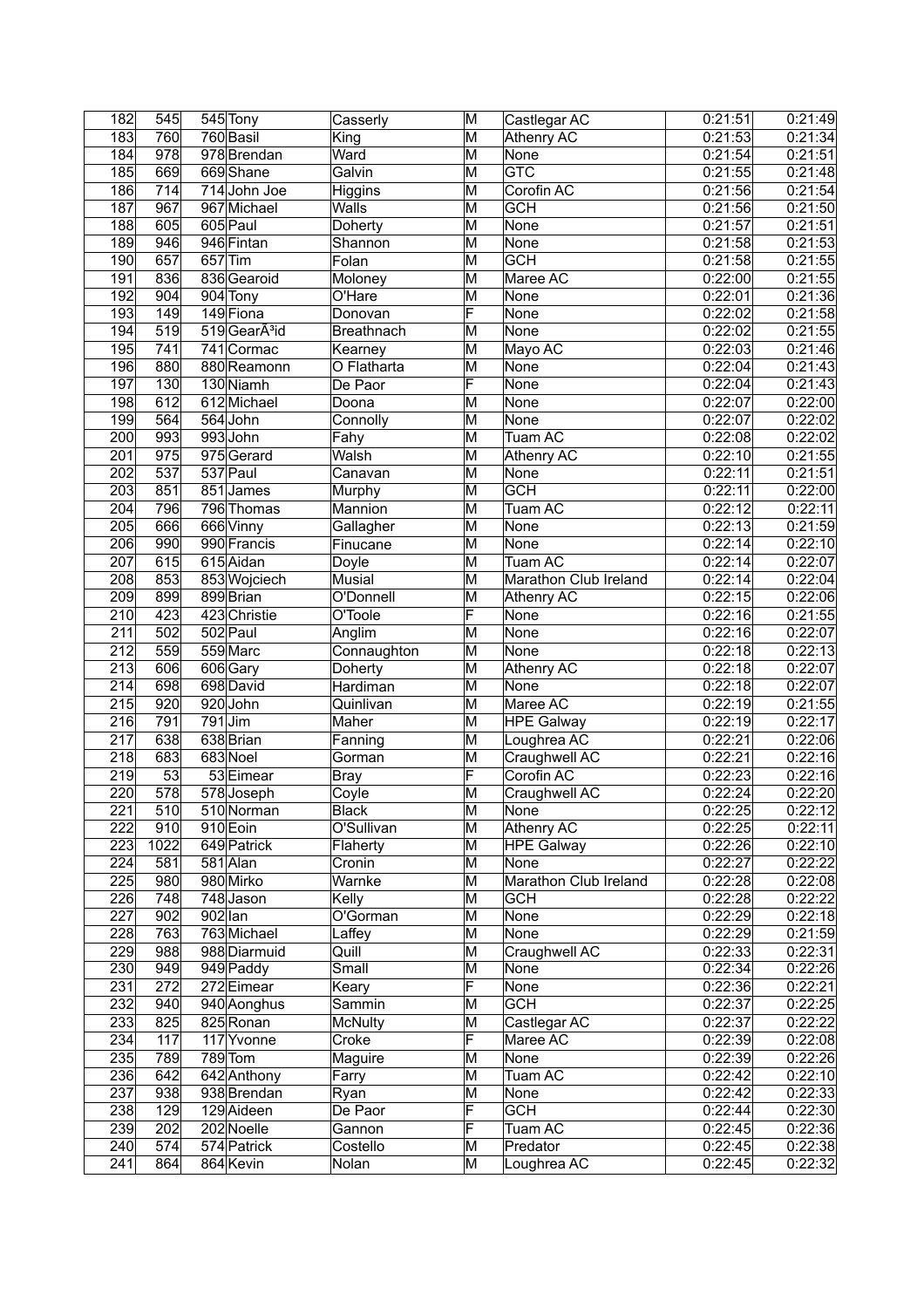| 242              | 631              |           | 631 Gordon      | Fahy                       | M                       | None              | 0:22:48 | 0.22:14 |
|------------------|------------------|-----------|-----------------|----------------------------|-------------------------|-------------------|---------|---------|
| 243              | 847              |           | 847 Enda        | Munnelly                   | M                       | <b>Athenry AC</b> | 0:22:53 | 0:22:30 |
| $\overline{244}$ | 675              | $675$ Tim |                 | Geraghty                   | M                       | Tuam AC           | 0:22:54 | 0:22:20 |
| 245              | 858              |           | 858 Jonathan    | <b>Nestor</b>              | M                       | None              | 0:22:54 | 0:22:29 |
| 246              | 562              |           | 562 Dara        | Conneely                   | M                       | None              | 0:22:54 | 0:22:36 |
| $\overline{247}$ | 444              |           | 444 Mary        | Rohan                      | F                       | <b>Athenry AC</b> | 0:22:54 | 0:22:34 |
| 248              | 732              |           | 732 Kieran      | Joyce                      | $\overline{\mathsf{M}}$ | None              | 0:22:55 | 0:22:46 |
| 249              | 96               |           | 96 Caroline     | Concannon                  | F                       | <b>Athenry AC</b> | 0:22:57 | 0:22:43 |
| 250              | 622              |           | 622 Noel        | Duggan                     | M                       | None              | 0:22:57 | 0:22:31 |
| 251              | 859              |           | 859 Tony        | Nevin                      | M                       | Craughwell AC     | 0:22:57 | 0:22:42 |
| 252              | 285              |           | 285 Laura       | Kenny                      | F                       | South Galway AC   | 0:22:58 | 0:22:32 |
| 253              | 639              |           | 639 Brian       | Farrell                    | $\overline{\mathsf{M}}$ | Athenry AC        | 0:22:58 | 0:22:48 |
| 254              | 337              |           | 337Linda        | <b>McGuinness</b>          | F                       | <b>GCH</b>        | 0:22:58 | 0:22:53 |
| 255              | 634              |           | 634 Noel        | Fahy                       | M                       | South Galway AC   | 0:23:00 | 0:22:35 |
| 256              | 635              |           | 635 John        | Fahy                       | M                       | <b>Tuam AC</b>    | 0:23:03 | 0:23:00 |
| 257              | 532              |           | 532 Alan        | <b>Burke</b>               | M                       | Athenry AC        | 0:23:05 | 0:22:56 |
| 258              | 118              |           | 118 Lorraine    | Cronnolly                  | F                       | None              | 0:23:05 | 0:22:49 |
| 259              | 839              |           | 839 Patrick     | Monahan                    | M                       | None              | 0:23:06 | 0:22:42 |
| 260              | 82               |           | 82 Claire       | Cellarius                  | F                       | Corofin AC        | 0:23:07 | 0:23:02 |
| 261              | $\overline{67}$  |           | 67 Catherine    | <b>Burke</b>               | F                       | <b>Athenry AC</b> | 0:23:10 | 0:22:57 |
| 262              | 58               |           | 58 David        | <b>Broderick</b>           | M                       | None              | 0:23:10 | 0:22:52 |
| 263              | 721              |           | $721$ Ciaran    | Horan                      | M                       | Castlegar AC      | 0:23:10 | 0:23:06 |
| 264              | 421              |           | 421 Claire      | O'Sullivan                 | F                       | None              | 0:23:11 | 0:22:59 |
| 265              | 876              |           | 876 Eoin        | Ó Conghaile                | M                       | <b>HPE Galway</b> | 0:23:11 | 0:22:54 |
| 266              | $\overline{374}$ |           | 374 Majella     | Ni Chriochain              | F                       | <b>GCH</b>        | 0:23:12 | 0:22:56 |
| $\overline{267}$ | 643              |           | 643John         | Fawl                       | M                       | None              | 0:23:13 | 0:23:00 |
| 268              | 660              |           | 660 Martin      | Fortune                    | M                       | None              | 0:23:14 | 0:22:58 |
| 269              | 191              |           | 191 Sandra      | Fortune                    | F                       | None              | 0:23:15 | 0:22:58 |
| 270              | 540              |           | 540 Raymond     | Canney                     | M                       | Tuam AC           | 0:23:15 | 0:23:03 |
| $\overline{271}$ | 686              |           | 686 Kenneth     | Greaney                    | M                       | None              | 0:23:16 | 0:23:01 |
| $\overline{272}$ | 989              |           | 989 Noel        | Steed                      | $\overline{\mathsf{M}}$ | None              | 0:23:18 | 0:23:06 |
| $\overline{273}$ | $\overline{928}$ |           | 928 Trevor      | Rowland                    | $\overline{\mathsf{M}}$ | <b>GTC</b>        | 0:23:19 | 0:23:09 |
| $\overline{274}$ | 379              |           | 379 Sharon      | NÃ- LoideÃ <sub>i</sub> in | F                       | None              | 0:23:20 | 0:22:44 |
| 275              | 911              |           | 911 Tony        | Palmer                     | M                       | None              | 0:23:22 | 0:22:58 |
| 276              | 897              |           | 897 James       | O'Dea                      | M                       | <b>HPE</b> Galway | 0:23:24 | 0:23:17 |
| 277              | 726              |           | $726$ Joe       | Hyland                     | M                       | None              | 0:23:24 | 0:23:15 |
| 278              | 963              |           | 963 Gerry       | Treacy                     | M                       | Craughwell AC     | 0:23:27 | 0:23:17 |
| 279              | 279              |           | 279 Deirdre     | Kelly                      | F                       | None              | 0:23:27 | 0:23:13 |
| 280              | 304              |           | 304 Kasia       | Lewandowska                | F                       | None              | 0:23:28 | 0:23:18 |
| 281              | $\overline{132}$ |           | 132 Rena        | Deely                      | F                       | Craughwell AC     | 0:23:28 | 0:23:21 |
| 282              | 206              |           | 206 Aideen      | Gilchrist                  | F                       | Craughwell AC     | 0:23:29 | 0:23:15 |
| 283              | 895              |           | 895 Rory        | O'Connor                   | M                       | Tuam AC           | 0:23:30 | 0:23:28 |
| 284              | 756              |           | $756$ Tom       | Kilgarriff                 | M                       | <b>CRH</b>        | 0:23:33 | 0:23:28 |
| 285              | 424              |           | 424 Mags        | Page                       | $\overline{\mathsf{F}}$ | None              | 0:23:35 | 0:23:10 |
| 286              | 641              |           | 641 Thomas      | Farrelly                   | M                       | Loughrea AC       | 0:23:36 | 0:23:27 |
| 287              | 600              |           | 600 Kevin       | Devane                     | M                       | Athenry AC        | 0:23:38 | 0:23:24 |
| 288              | 551              |           | 551 Gerard      | Clery                      | M                       | Predator          | 0:23:38 | 0:23:15 |
| 289              | 873              |           | 873 Eoghan      | O Ceallaigh                | M                       | None              | 0:23:39 | 0:23:20 |
| 290              | 258              |           | 258 Amanda      | Horan                      | F                       | South Galway AC   | 0:23:43 | 0:23:36 |
| $\overline{291}$ | 893              |           | 893 Robert      | O'Connor                   | M                       | None              | 0:23:44 | 0:23:35 |
| 292              | 271              |           | 271 Catherine   | Keane Murphy               | F                       | <b>GCH</b>        | 0:23:47 | 0:23:40 |
| 293              | 959              |           | 959 Christopher | Talbot                     | M                       | None              | 0:23:47 | 0:23:32 |
| 294              | 241              |           | 241 Niamh       | Hennelly                   | F                       | <b>GCH</b>        | 0:23:48 | 0:23:42 |
| 295              | 735              |           | 735 Michael     | Keane                      | M                       | <b>HPE Galway</b> | 0:23:49 | 0:23:42 |
| 296              | 230              |           | 230 Shirley     | Hanley                     | F                       | Athenry AC        | 0:23:49 | 0:23:20 |
| 297              | 64               |           | 64 Emily        | <b>Bruton</b>              | F                       | <b>GCH</b>        | 0:23:49 | 0:23:40 |
| 298              | 737              |           | 737 Mark        | Keane                      | M                       | East Galway AC    | 0:23:50 | 0:23:39 |
| 299              | 793              |           | 793 Kevin       | Malone                     | M                       | None              | 0:23:52 | 0:23:35 |
| 300              | 852              |           | 852John         | Murphy                     | M                       | None              | 0:23:54 | 0:23:40 |
| 301              | 275              |           | $275$ Orla      | Kelly                      | F                       | None              | 0:23:54 | 0:23:44 |
|                  |                  |           |                 |                            |                         |                   |         |         |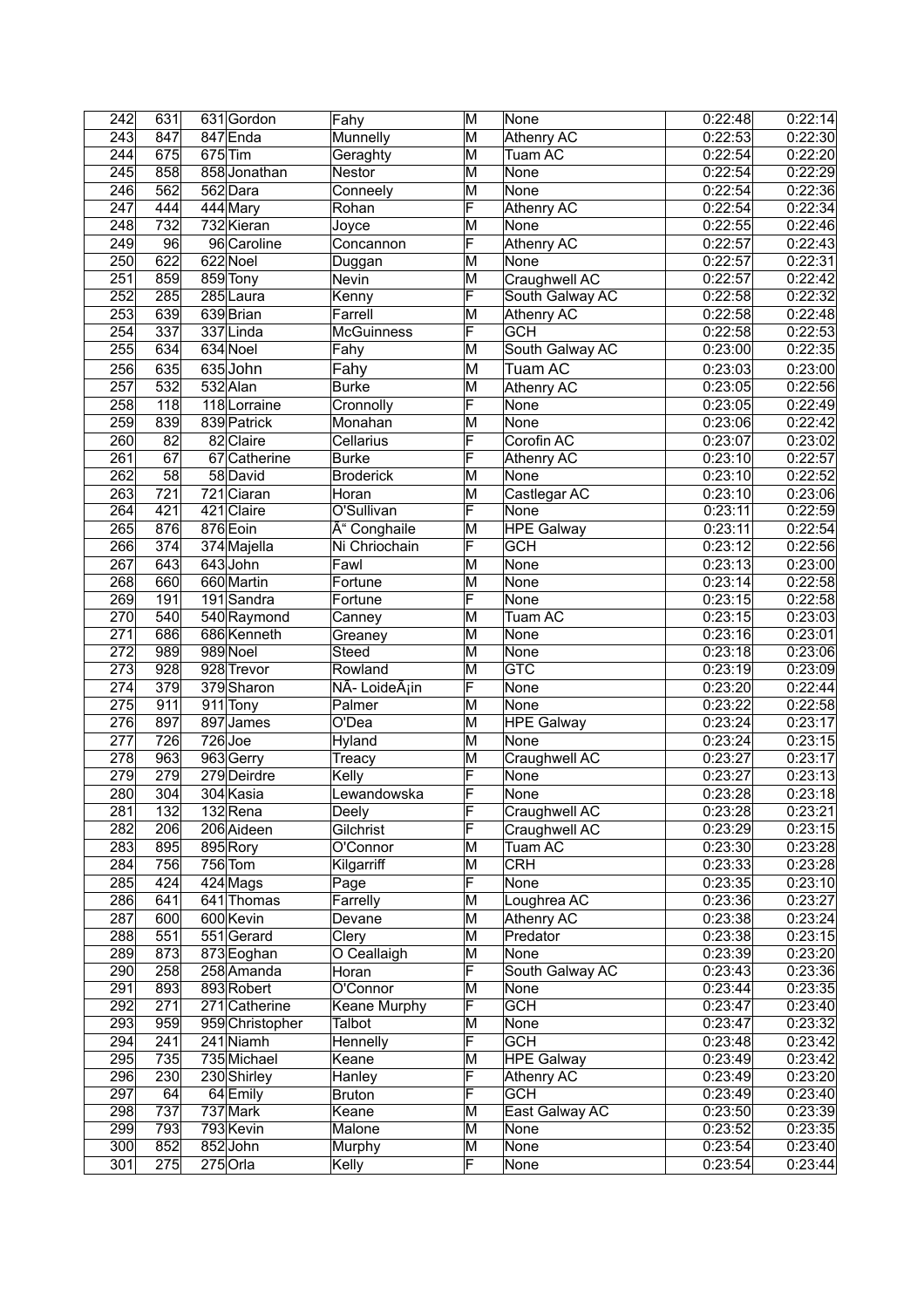| 302              | 783              |           | 783 Patrick        | Long             | M                       | East Galway AC    | 0:23:54 | 0:23:42 |
|------------------|------------------|-----------|--------------------|------------------|-------------------------|-------------------|---------|---------|
| 303              | 781              |           | 781 Martin         | Lennon           | M                       | East Galway AC    | 0:23:55 | 0:23:43 |
| 304              | 596              |           | 596 James          | De Nash          | M                       | <b>GCH</b>        | 0:23:56 | 0:23:33 |
| 305              | 729              |           | 729 Trevor         | Jennings         | M                       | Castlegar AC      | 0:23:57 | 0:23:41 |
| 306              | 428              |           | 428 Laura          | Porter           | F                       | Craughwell AC     | 0:23:57 | 0:23:50 |
| 307              | 210              |           | 210 Cara           | Gleeson          | F                       | <b>GTC</b>        | 0:24:00 | 0:23:44 |
| 308              | 460              |           | 460 Aoife          | Shaughnessy      | F                       | Athenry AC        | 0:24:01 | 0:23:43 |
| 309              | 294              |           | 294 Moyra          | King             | F                       | None              | 0:24:04 | 0:23:31 |
| $\overline{3}10$ | 745              |           | 745 Fran           | Keating          | M                       | Corrib AC         | 0:24:04 | 0:23:46 |
| 311              | 156              |           | 156 Maria          | Duddy            | F                       | None              | 0:24:05 | 0:23:44 |
| 312              | $\overline{22}$  |           | 91 Marian          | Coleman          | F                       | Tuam AC           | 0:24:12 | 0:23:59 |
| 313              | 656              |           | 656 Gerry          | Fogarty          | M                       | Maree AC          | 0:24:14 | 0:23:48 |
| 314              | 743              |           | 743 Robert         | Keary            | M                       | Loughrea AC       | 0:24:18 | 0:24:09 |
| 315              | 901              |           | 901 David          | O'Flaherty       | M                       | <b>HPE Galway</b> | 0:24:19 | 0:24:11 |
| $\overline{316}$ | 753              |           | 753 Kevin          | Kenny            | M                       | None              | 0:24:20 | 0:23:47 |
| $\overline{317}$ | 181              |           | 181 Fiona Patricia | Fitzgerald       | F                       | Other             | 0:24:21 | 0:24:08 |
| 318              | $\overline{719}$ |           | 719 Tommy          | Hopkins          | M                       | Tuam AC           | 0:24:21 | 0:24:19 |
| 319              | 303              |           | 303 Clodagh        | Lennon           | F                       | None              | 0:24:21 | 0:24:07 |
| 320              | 744              |           | 744 Fran           | Keating          | M                       | Corrib AC         | 0:24:22 | 0:24:02 |
| 321              | 386              |           | 386 Therese        |                  | F                       |                   | 0:24:23 | 0:24:11 |
|                  |                  |           |                    | Noone            |                         | Athenry AC        |         |         |
| 322              | 632              |           | 632 Tadhg          | Fahy             | M                       | Loughrea AC       | 0:24:24 | 0:24:14 |
| 323              | 916              |           | 916Liam            | Power            | M                       | None              | 0:24:25 | 0:24:10 |
| 324              | 187              |           | 187 Miriam         | Flatley          | F                       | None              | 0:24:26 | 0:24:02 |
| 325              | 589              |           | 589 Darren         | Curran           | M                       | Corrib AC         | 0:24:27 | 0:24:11 |
| 326              | 108              |           | 108 Ciara          | Corduff          | F                       | Other             | 0:24:29 | 0:24:10 |
| 327              | 623              |           | 623 Frank          | Dunleavy         | M                       | None              | 0:24:30 | 0:23:59 |
| 328              | 100              |           | 100 Elaine         | Conmy            | F                       | None              | 0:24:30 | 0:24:20 |
| 329              | $\overline{204}$ |           | 204 Brenda         | Gavin            | F                       | <b>GCH</b>        | 0:24:31 | 0:24:19 |
| 330              | 523              | $523$ lan |                    | <b>Broderick</b> | M                       | None              | 0:24:34 | 0:24:17 |
| 331              | 459              |           | 459 Dawn           | Shanaghy         | F                       | Craughwell AC     | 0:24:35 | 0:24:17 |
| 332              | 310              |           | 310 Fiona          | Lyons            | F                       | None              | 0:24:35 | 0:24:26 |
| 333              | 345              |           | 345 Maura          | Meenaghan        | F                       | Tuam AC           | 0:24:37 | 0:24:12 |
| 334              | 953              |           | 953 Brian          | Somers           | M                       | None              | 0:24:38 | 0:24:19 |
| 335              | 961              |           | 961 Michael        | Talbot           | M                       | None              | 0.24:41 | 0:24:28 |
| 336              | 261              |           | 261 Maeve          | Hynes            | F                       | None              | 0:24:41 | 0:24:05 |
| 337              | 619              |           | 619 Kevin          | Duffy            | M                       | Castlegar AC      | 0:24:43 | 0:23:39 |
| 338              | 330              |           | 330 Paul           | McDonagh         | M                       | None              | 0:24:44 | 0:24:29 |
| 339              | 664              |           | 664 Paul           | Gahan            | M                       | None              | 0:24:45 | 0:24:20 |
| 340              | 592              |           | 592 Niall          | Daly             | M                       | <b>GCH</b>        | 0:24:45 | 0:24:13 |
| 341              | 965              |           | 965 Declan         | Varley           | $\overline{\mathsf{M}}$ | <b>CRH</b>        | 0:24:47 | 0:24:32 |
| 342              | 70               |           | 70 Roisin          | <b>Burke</b>     | F                       | None              | 0:24:49 | 0:24:32 |
| 343              | 736              |           | 736 Shane          | Keane            | M                       | East Galway AC    | 0:24:50 | 0:24:41 |
| 344              | 492              |           | 492 Caroline       | Whiriskey        | F                       | Loughrea AC       | 0:24:50 | 0:24:46 |
| 345              | 912              |           | 912 Andrew         | Parkinson        | M                       | None              | 0:24:51 | 0:24:38 |
| 346              | 349              |           | 349 Carmel         | Mitchell         | F                       | <b>Athenry AC</b> | 0:24:51 | 0:24:47 |
| $\overline{347}$ | 442              |           | 442 Sarah          | Reynolds         | F                       | None              | 0:24:51 | 0:24:23 |
| 348              | 931              |           | 931 Thomas         | Ruane            | M                       | None              | 0:24:52 | 0:24:51 |
| 349              | 24               |           | 462 Susanne        | Smith            | F                       | <b>GCH</b>        | 0:24:55 | 0:24:48 |
| 350              | 228              |           | $228$ Helen        | Hallinan         | F                       | Craughwell AC     | 0:24:56 | 0:24:51 |
| 351              | 765              |           | 765 Justin         | Lane             | M                       | Tuam AC           | 0:24:57 | 0:24:49 |
| 352              | 422              |           | 422 Aisling        | O'Sullivan       | $\overline{\mathsf{F}}$ | None              | 0:24:59 | 0:24:52 |
| 353              | 242              |           | 242 Marie          | Hennelly         | F                       | <b>GCH</b>        | 0:25:00 | 0:24:46 |
| 354              | 197              |           | 197 Sinead         | Gaffney          | F                       | None              | 0:25:01 | 0:24:57 |
| 355              | 262              |           | 262 Angelina       | Hynes            | F                       | <b>CRH</b>        | 0:25:02 | 0:24:29 |
| 356              | 731              |           | $731$ Tony         | Jordan           | M                       | Maree AC          | 0:25:02 | 0:24:36 |
| 357              | 909              |           | 909 Mike           | O'Neill          | M                       | None              | 0:25:03 | 0:24:49 |
| 358              | 579              |           | 579 Philip         | Cribbin          | M                       | <b>CRH</b>        | 0:25:03 | 0:24:47 |
| 359              | 351              |           | 351 Emer           | Molloy           | F                       | None              | 0:25:04 | 0:24:41 |
| 360              | 849              |           | 849 Mark           | Murphy           | M                       | None              | 0:25:05 | 0:24:51 |
| 361              | 908              |           | 908 John           | O'Neill          | M                       | Other             | 0:25:06 | 0:24:49 |
| 362              | 608              |           |                    |                  |                         |                   |         |         |
|                  |                  |           | 608 Tim            | Donnellan        | M                       | None              | 0:25:06 | 0:24:58 |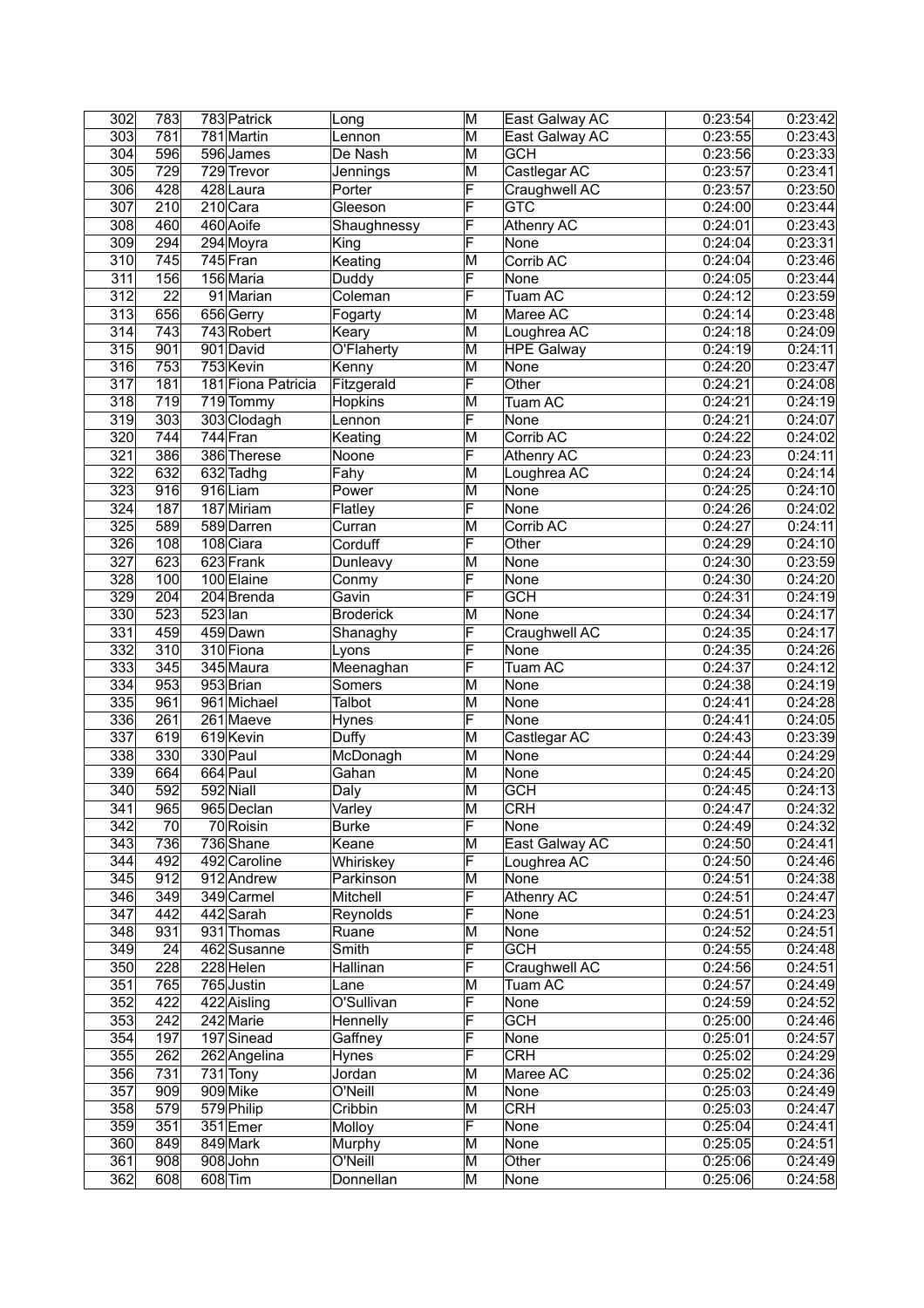| 363              | 593               | 593 Ciaran     | Davey         | M                       | None              | 0:25:07 | 0:24:55 |
|------------------|-------------------|----------------|---------------|-------------------------|-------------------|---------|---------|
| 364              | 463               | 463 Lorraine   | Stenson       | F                       | None              | 0:25:07 | 0:24:58 |
| 365              | 68                | 68 Aoife       | <b>Burke</b>  | F                       | None              | 0:25:08 | 0:24:51 |
| 366              | 414               | 414 Eimear     | O'Looney      | F                       | None              | 0:25:09 | 0:24:45 |
| 367              | 891               | 891 Hayden     | O'Connell     | M                       | None              | 0:25:09 | 0:24:44 |
| 368              | 493               | 493 Marguerite | Wilkinson     | F                       | <b>Athenry AC</b> | 0:25:10 | 0:24:48 |
| 369              | 295               | 295 Assumpta   | King          | F                       | <b>Athenry AC</b> | 0:25:13 | 0:24:51 |
| $\overline{370}$ | 591               | 591 Eanna      | Daly          | M                       | <b>Athenry AC</b> | 0:25:14 | 0:25:03 |
| $\overline{371}$ | 331               | $331$ Tina     | McDonagh      | F                       | Corofin AC        | 0:25:18 | 0:25:06 |
| 372              | 249               | $249$ Carmel   | Higgins       | F                       | Corofin AC        | 0:25:18 | 0:25:01 |
| 373              | 448               | 448Leah        | Roxby         | F                       | None              | 0:25:20 | 0:24:56 |
| 374              | 138               | 138Lisa        | Devaney       | F                       | Corofin AC        | 0:25:20 | 0:25:02 |
| 375              | 395               | 395 Mary       | O Reilly      | F                       | None              | 0:25:21 | 0:24:52 |
| 376              | 431               | 431 Christina  | Quinn         | F                       | None              | 0:25:21 | 0:25:05 |
| $\overline{377}$ | 588               | 588 Aidus      | Curran        | M                       | Other             | 0:25:21 | 0:25:04 |
| 378              | 841               | 841 David      | Moran         | M                       | None              | 0:25:21 | 0:25:02 |
| 379              | 127               | 127 Laura      | Darby         | F                       | <b>GTC</b>        | 0:25:24 | 0:25:08 |
| 380              | 307               | 307 Tara       | Lynch         | F                       | Corofin AC        | 0:25:24 | 0:25:05 |
| 381              | 1020              | 915Shaun       | Porter        | M                       | None              | 0:25:25 | 0:25:07 |
| 382              | $\overline{225}$  | 225 Deirdre    | Groake        | F                       | None              | 0:25:25 | 0:25:08 |
| 383              | 195               | 195 Caroline   | Freeney       | F                       | Athenry AC        | 0:25:26 | 0:24:58 |
| 384              | 690               | 690Joe         | Grehan        | M                       | None              | 0:25:27 | 0:24:59 |
| 385              | 925               | 925 Peter      | Rabbitte      | M                       | Tuam AC           | 0:25:27 | 0:25:15 |
| 386              | 531               | 531 Martin     | <b>Burke</b>  | M                       | None              | 0:25:27 | 0:25:07 |
| 387              | 455               | 455 Anna       | Ryan          | F                       | None              | 0:25:27 | 0:24:52 |
| 388              | 216               | 216 Noel       | Conneely      | M                       | None              | 0:25:27 | 0:25:03 |
| 389              | 143               | 143 Joanne     | Dolan         | F                       | Loughrea AC       | 0:25:30 | 0:25:08 |
| 390              | 105               | 105 Marie      | Connolly      | F                       | <b>GTC</b>        | 0:25:30 | 0:25:07 |
| 391              | 499               | 499 Olivia     | Wynne         | F                       | Tuam AC           | 0:25:31 | 0:25:24 |
| 392              | 184               | 184 Ruth       | Flaherty      | F                       | Castlegar AC      | 0:25:31 | 0:25:12 |
| 393              | 119               | 119 Noreen     | Cullinan      | F                       | None              | 0:25:31 | 0:25:12 |
| 394              | 772               | 772 Eamon      | Leahy         | $\overline{\mathsf{M}}$ | None              | 0:25:33 | 0:25:05 |
| 395              | 831               | 831 Michael    | Mitchell      | M                       | Athenry AC        | 0:25:34 | 0:25:08 |
| 396              | 730               | 730 Mark       | Jennings      | M                       | Other             | 0:25:35 | 0:25:12 |
| 397              | 250               | $250$ Joan     | Higgins       | F                       | Corofin AC        | 0:25:35 | 0:25:18 |
| 398              | $\overline{135}$  | 135 Claire     | Dempsey       | F                       | None              | 0:25:35 | 0:24:57 |
| 399              | 919               | 919 Cormac     | Quillinan     | M                       | None              | 0:25:36 | 0:25:28 |
| 400              | 609               | 609 James      | Donnellan     | M                       | <b>HPE</b> Galway | 0:25:36 | 0:25:14 |
| 401              | 516               | 516 Kevin      | <b>Brady</b>  | M                       | None              | 0:25:37 | 0:25:18 |
| 402              | $\overline{1001}$ | 306 Eamonn     | Hughes        | M                       |                   | 0:25:39 | 0:25:22 |
| 403              | 771               | $771$ Joe      | Leahy         | M                       | None              | 0:25:47 | 0:25:28 |
| 404              | 214               | 214 Sharon     | Gordon        | F                       | <b>GCH</b>        | 0:25:47 | 0:25:32 |
| 405              | 126               | 126 Katherine  | Cussen        | F                       | None              | 0:25:50 | 0:25:38 |
| 406              | 260               | 260 Rebecca    | Horgan        | F                       | None              | 0:25:51 | 0:25:29 |
| 407              | 432               | 432 Lelia      | Quinn         | F                       | None              | 0:25:52 | 0:25:20 |
| 408              | 838               | 838 Rory       | Monaghan      | M                       | <b>Tuam AC</b>    | 0:25:52 | 0:25:47 |
| 409              | 716               | 716 Donall     | Hoebler       | M                       | None              | 0:25:52 | 0:25:40 |
| 410              | $\overline{742}$  | 742 Stephen    | Keary         | M                       | None              | 0:25:52 | 0:25:35 |
| 411              | 867               | 867 Frank      | Noone         | M                       | <b>Athenry AC</b> | 0:25:53 | 0:25:26 |
| 412              | $\overline{47}$   | 47 Catherine   | <b>Bourke</b> | F                       | Maree AC          | 0:25:53 | 0:25:15 |
| 413              | 125               | $125$ Helen    | Cusack        | F                       | None              | 0:25:55 | 0:25:41 |
| 414              | 767               | 767 Stephen    | Lawless       | M                       | None              | 0:25:55 | 0:25:40 |
| 415              | 496               | 496 Annette    | Wilson        | F                       | None              | 0:25:56 | 0:25:34 |
| 416              | 481               | 481 Anne-Marie | Walsh         | F                       | Athenry AC        | 0:25:58 | 0:25:45 |
| 417              | 943               | 943 John       | Scroope       | M                       | None              | 0:26:03 | 0:25:39 |
| 418              | 293               | $293$ Dee      | King          | F                       | None              | 0:26:04 | 0:25:39 |
| 419              | 734               | 734 Martin     | Keane         | M                       | Athenry AC        | 0:26:05 | 0:25:55 |
| 420              | 364               | 364 Niamh      | Murphy        | F                       | None              | 0:26:06 | 0:25:58 |
| 421              | 777               | 777 Michael    | Lenehan       | M                       | None              | 0:26:06 | 0:25:52 |
| 422              | 452               | $452$ Kim      |               | F                       | None              | 0:26:06 | 0:25:57 |
|                  |                   |                | Ryan          | $\overline{\mathsf{F}}$ |                   |         |         |
| 423              | 121               | 121 Majella    | Cummins       |                         | Athenry AC        | 0:26:08 | 0:25:40 |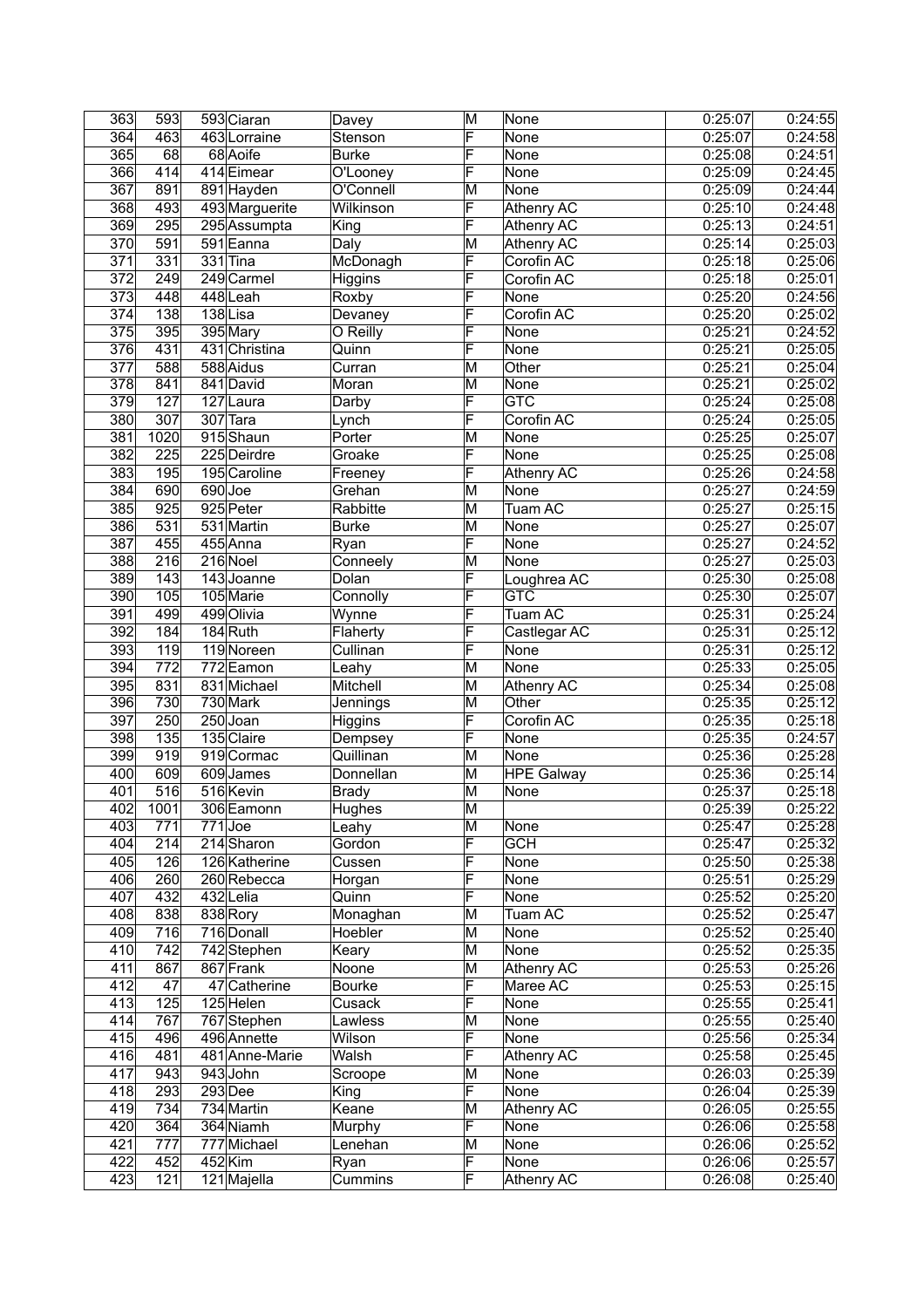| 424 | 221 |         | 221 Sharon    | Greaney            | F                       | Craughwell AC                 | 0:26:10 | 0:25:52 |
|-----|-----|---------|---------------|--------------------|-------------------------|-------------------------------|---------|---------|
| 425 | 407 |         | 407 Michelle  | O'Donnell          | F                       | None                          | 0:26:12 | 0:25:50 |
| 426 | 977 |         | 977 Michael   | Ward               | M                       | None                          | 0:26:15 | 0:26:03 |
| 427 | 391 |         | 391 Eadaoin   | O Callaghan        | F                       | None                          | 0:26:17 | 0:26:14 |
| 428 | 131 |         | 131 Denise    | De Paor            | F                       | None                          | 0:26:17 | 0:26:04 |
| 429 | 454 |         | 454 Maureen   | Ryan               | F                       | <b>Athenry AC</b>             | 0:26:17 | 0:25:58 |
| 430 | 248 |         | 248 Anne      | Higgins            | F                       | None                          | 0:26:18 | 0:26:04 |
| 431 | 869 |         | 869 Sean      | Noone              | M                       | None                          | 0:26:19 | 0:25:52 |
| 432 | 41  |         | 41 Sinead     | Bartley            | F                       | None                          | 0:26:20 | 0:26:09 |
| 433 | 890 |         | 890 Tony      | O'Callaghan        | M                       | None                          | 0:26:20 | 0:25:50 |
| 434 | 445 |         | 445 Mary      | Rohan Coll         | F                       | <b>Athenry AC</b>             | 0:26:21 | 0:26:01 |
| 435 | 693 |         | 693 Declan    | Hanniffy           | M                       | None                          | 0:26:22 | 0:26:06 |
| 436 | 198 |         | 198 Colleen   | Gallagher          | F                       | None                          | 0:26:23 | 0:26:10 |
| 437 | 223 |         | 223 Audrey    | Greaney            | F                       | Tuam AC                       | 0:26:25 | 0:26:20 |
| 438 | 44  |         | 44 Evelyn     | Birmingham         | F                       | None                          | 0:26:27 | 0:26:07 |
| 439 | 715 |         | 715 Robert    | Hoban              | $\overline{\mathsf{M}}$ | None                          | 0:26:28 | 0:25:58 |
| 440 | 534 |         | 534 Denis     | <b>Byrne</b>       | M                       | East Galway AC                | 0:26:30 | 0:26:19 |
| 441 | 438 |         | 438 Loretta   | Raftery            | F                       | East Galway AC                | 0:26:30 | 0:26:19 |
| 442 | 467 |         | 467 Louise    | Sweeney            | F                       | None                          | 0:26:31 | 0:25:58 |
| 443 | 898 |         | 898 Kevin     | O'Dea              | M                       | <b>CRH</b>                    | 0:26:31 | 0:26:31 |
| 444 | 457 |         | 457 Helena    | Scannell           | F                       | <b>GCH</b>                    | 0:26:33 | 0:26:11 |
| 445 | 288 |         | 288 Michelle  | Kerrigan           | F                       | Loughrea AC                   | 0:26:34 | 0:26:13 |
| 446 | 179 |         | 179 Alma      |                    | F                       | Tuam AC                       | 0:26:36 | 0:26:18 |
| 447 | 147 |         | 147 Olibhia   | Finnegan           | F                       | Corofin AC                    |         | 0:26:21 |
| 448 | 923 |         | 923 Dave      | Donnellan<br>Quinn | M                       |                               | 0:26:38 | 0:26:24 |
|     |     |         |               |                    | F                       | Loughrea AC                   | 0:26:38 |         |
| 449 | 359 |         | 359 Teresa    | Morrissey          |                         | None                          | 0:26:38 | 0:26:10 |
| 450 | 775 |         | $775$ David   | Leahy              | M                       | Loughrea AC                   | 0:26:38 | 0:26:24 |
| 451 | 382 |         | 382 Laoise    | Ni Thuairisg       | F                       | None                          | 0:26:40 | 0:26:12 |
| 452 | 461 |         | 461 Rebecca   | Sheridan           | F                       | Other                         | 0:26:42 | 0:26:15 |
| 453 | 476 |         | $476$ Dee     | Twomey             | F                       | None                          | 0:26:43 | 0:26:32 |
| 454 | 489 |         | $489$ Ray     | Ward               | M                       | Craughwell AC                 | 0:26:45 | 0:26:25 |
| 455 | 332 |         | 332 Catherine | McEnery            | F                       | Craughwell AC                 | 0:26:45 | 0:26:25 |
| 456 | 209 |         | 209 Bernie    | Glavin             | F                       | Corofin AC                    | 0:26:46 | 0:26:25 |
| 457 | 472 |         | 472 Elaine    | Tobin              | F                       | Tuam AC                       | 0:26:46 | 0:26:34 |
| 458 | 160 |         | 160 Elaine    | Dunleavy           | F                       | None                          | 0:26:46 | 0:26:33 |
| 459 | 178 |         | 178 Kathryn   | Finnegan           | F                       | None                          | 0:26:48 | 0:26:11 |
| 460 | 334 |         | 334 Majella   | McGowan            | F                       | Corofin AC                    | 0:26:48 | 0:26:30 |
| 461 | 419 |         | 419 Kellie    | O'Shaughnessy      | F                       | Corofin AC                    | 0:26:49 | 0:26:32 |
| 462 | 790 |         | 790 Niall     | Maguire            | M                       | None                          | 0:26:52 | 0:26:23 |
| 463 | 172 |         | 172 Aoife     | Fannin             | F                       | None                          | 0:26:52 | 0:26:26 |
| 464 | 89  |         | 89 Marie      | Clarke             | F                       | <b>Turloughmore Scuttlers</b> | 0:26:53 | 0:26:21 |
| 465 | 257 |         | 257 Emily     | Holohan            | F                       | None                          | 0:26:57 | 0:26:28 |
| 466 | 358 | 358 Viv |               | Morgan             | F                       | <b>Turloughmore Scuttlers</b> | 0:26:58 | 0:26:28 |
| 467 | 122 |         | 122 Margaret  | Cunningham         | F                       | <b>Turloughmore Scuttlers</b> | 0:26:58 | 0:26:26 |
| 468 | 718 |         | 718 Johnny    | Hooper             | M                       | Corrib AC                     | 0:27:02 | 0:26:23 |
| 469 | 297 |         | 297 Eimear    | Kyne               | F                       | <b>Turloughmore Scuttlers</b> | 0:27:02 | 0:26:31 |
| 470 | 72  |         | 72 Marian     | <b>Byrnes</b>      | F                       | Maree AC                      | 0:27:05 | 0:26:31 |
| 471 | 948 |         | 948 Adrian    | Shinners           | M                       | None                          | 0:27:06 | 0:26:38 |
| 472 | 506 |         | 506 Niall     | <b>Beatty</b>      | M                       | None                          | 0:27:09 | 0:26:31 |
| 473 | 98  |         | 98 Frances    | Conlon             | F                       | None                          | 0:27:09 | 0:26:52 |
| 474 | 146 |         | 146 Patricia  | Donnellan          | F                       | None                          | 0:27:09 | 0:26:32 |
| 475 | 921 |         | 921 Padraic   | Quinn              | M                       | None                          | 0:27:10 | 0:26:50 |
| 476 | 263 |         | $263$ Louise  | <b>Hynes</b>       | F                       | Loughrea AC                   | 0:27:13 | 0:26:51 |
| 477 | 366 |         | 366 Fiona     | Murray             | F                       | Tuam AC                       | 0:27:15 | 0:26:32 |
| 478 | 779 |         | 779 Gordon    | Lenihan            | M                       | None                          | 0:27:16 | 0:26:47 |
| 479 | 111 |         | $111$ Ann     | Cormican           | F                       | <b>GCH</b>                    | 0:27:19 | 0:26:51 |
| 480 | 84  |         | 84 Julianne   | Clarke             | F                       | <b>None</b>                   | 0:27:24 | 0:27:00 |
| 481 | 215 |         | 215 Helena    | Gorman             | F                       | Craughwell AC                 | 0:27:27 | 0:26:52 |
| 482 | 480 |         | 480 Clara     | Walsh              | F                       | None                          | 0:27:29 | 0:27:20 |
| 483 | 780 |         | 780 Shane     | Lennon             | M                       | Other                         | 0:27:29 | 0:26:56 |
|     |     |         |               |                    |                         |                               |         |         |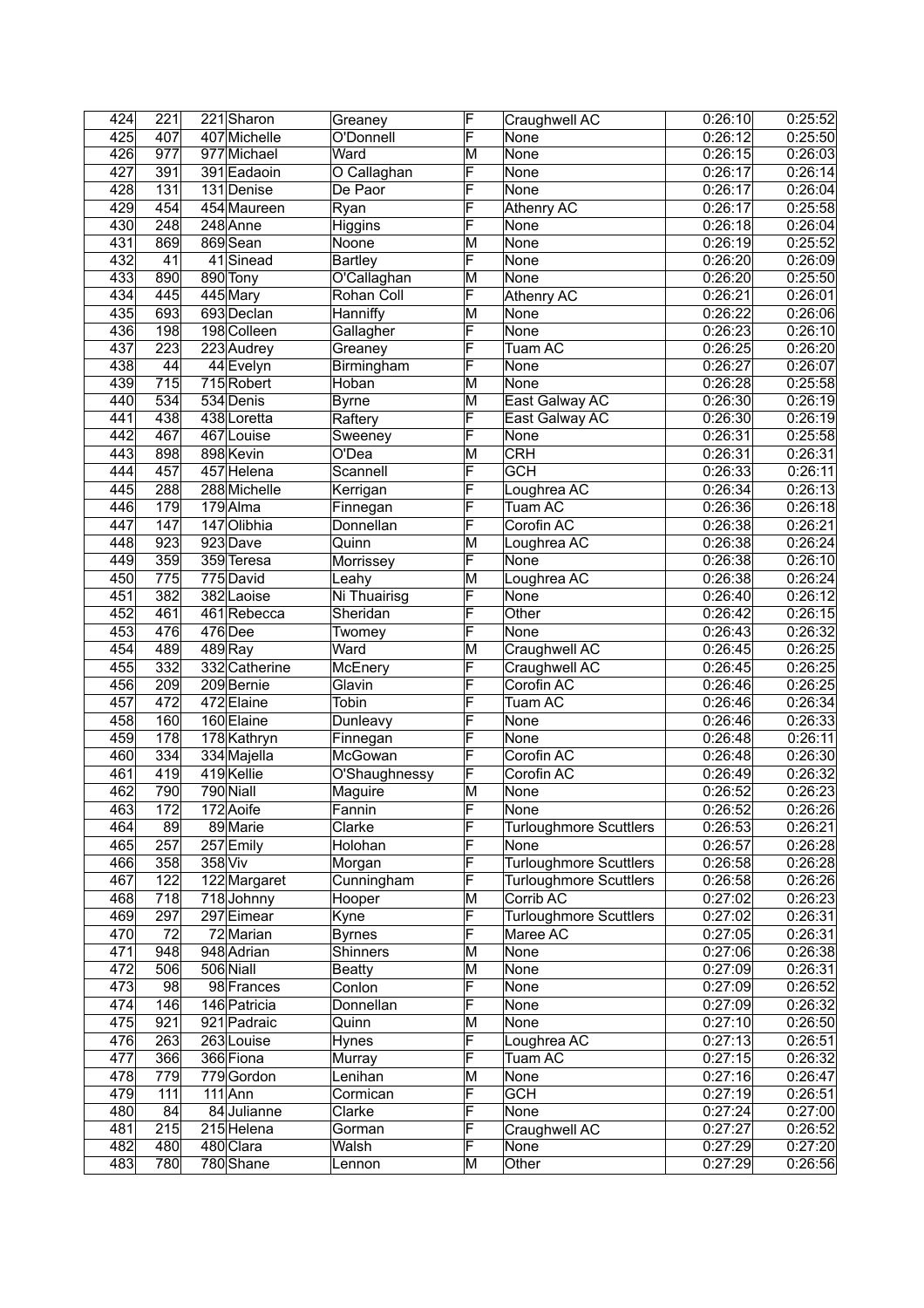| 484              | 175              | 175 Deirdre    | Farrell          | F                       | None                          | 0:27:32 | 0:27:26 |
|------------------|------------------|----------------|------------------|-------------------------|-------------------------------|---------|---------|
| 485              | 329              | 329 Mary       | <b>McCormack</b> | F                       | <b>Turloughmore Scuttlers</b> | 0:27:33 | 0:27:02 |
| 486              | 142              | 142 Yvonne     | Dolan            | F                       | None                          | 0:27:34 | 0:27:00 |
| 487              | 541              | 541 Michael    | Carey            | M                       | None                          | 0:27:35 | 0:26:55 |
| 488              | 174              | 174 Mary       | Farrell          | F                       | None                          | 0:27:35 | 0:27:24 |
| 489              | $\overline{217}$ | 217 Bernie     | Grealish         | F                       | <b>CRH</b>                    | 0:27:35 | 0:27:08 |
| 490              | 640              | 640 Noel       | Farrell          | M                       | Loughrea AC                   | 0:27:35 | 0:27:24 |
| 491              | 66               | 66 Caron       | <b>Burke</b>     | F                       | Loughrea AC                   | 0:27:35 | 0:27:14 |
| 492              | 1006             | 881 Ronan      | O Grady          | M                       | Castlegar AC                  | 0:27:37 | 0:27:15 |
| 493              | 186              | 186 Margaret   | Flannery         | F                       | <b>Athenry AC</b>             | 0:27:38 | 0:27:03 |
| 494              | 354              | 354 Anne Marie | Moore            | F                       | None                          | 0:27:43 | 0:27:13 |
| 495              | 774              | 774 Kassy      | Counihan         | F                       |                               | 0:27:43 | 0:27:18 |
| 496              | 115              | 115 Marie      | Coyne            | F                       |                               | 0:27:45 | 0:27:09 |
| 497              | 400              | 400 Louise     |                  | F                       | Athenry AC                    | 0:27:48 | 0:27:22 |
|                  |                  |                | O'Callaghan      |                         | None                          |         | 0:27:14 |
| 498              | 883              | 883 Kieran     | O Leary          | M                       | Craughwell AC                 | 0:27:49 |         |
| 499              | 46               | 46 Alison      | <b>Boland</b>    | F                       | Tuam AC                       | 0:27:50 | 0:27:13 |
| 500              | 863              | 863 Enda       | Nolan            | M                       | None                          | 0:27:54 | 0:27:31 |
| 501              | 104              | $104$ Mags     | Conneely         | F                       | Corofin AC                    | 0:27:55 | 0:27:24 |
| 502              | 69               | 69 Nuala       | <b>Burke</b>     | F                       | <b>Turloughmore Scuttlers</b> | 0:27:55 | 0:27:19 |
| 503              | 219              | 219 Lorraine   | Greally          | F                       | Craughwell AC                 | 0:27:55 | 0:27:32 |
| 504              | 322              | 322 Maria      | Mc Ardle         | F                       | Craughwell AC                 | 0:27:55 | 0:27:14 |
| 505              | 969              | 969 Robert     | Walsh            | $\overline{\mathsf{M}}$ | None                          | 0:28:00 | 0:27:49 |
| 506              | 371              | 371 Laura      | Nee              | F                       | Loughrea AC                   | 0:28:03 | 0:27:42 |
| 507              | 281              | 281 Laura      | Kelly            | F                       | Loughrea AC                   | 0:28:03 | 0:27:40 |
| 508              | 164              | 164 Louise     | Egan             | F                       | <b>Athenry AC</b>             | 0:28:06 | 0:27:45 |
| 509              | 490              | 490 Fiona      | Weafer           | F                       | None                          | 0:28:10 | 0:27:34 |
| $\overline{5}10$ | 553              | 553 Veronica   | Coffey           | F                       | Athenry AC                    | 0:28:13 | 0:27:54 |
| $\overline{511}$ | 169              | 169 Fiona      | Fahy             | F                       | None                          | 0:28:19 | 0:27:51 |
| $\overline{512}$ | 503              |                |                  | M                       | HPE Galway                    |         | 0:27:46 |
|                  |                  | 503 Darragh    | Bailey           |                         |                               | 0:28:20 |         |
| 513              | 906              | 906 Fergal     | O'Malley         | M                       | Tuam AC                       | 0:28:20 | 0:27:49 |
| 514              | $\overline{59}$  | 59 Deirdre     | <b>Broderick</b> | F                       | None                          | 0:28:20 | 0:27:59 |
| 515              | 140              | 140 Amanda     | Dodrill          | F                       | None                          | 0:28:21 | 0:28:09 |
| 516              | 450              | 450 Charlotte  | Rufie            | F                       | None                          | 0:28:22 | 0:27:54 |
| 517              | 38               | 38 Louise      | <b>Barrett</b>   | F                       | None                          | 0:28:24 | 0:27:44 |
| 518              | 352              | 352 Gail       | Molloy           | F                       | Corofin AC                    | 0:28:24 | 0:27:53 |
| $\overline{519}$ | 86               | 86 Nicola      | Cleary           | F                       | None                          | 0:28:25 | 0:28:18 |
| 520              | 101              | $101$ Mary     | Connaughton      | F                       | <b>Athenry AC</b>             | 0:28:26 | 0:27:49 |
| 521              | 205              | $205$ Fiona    | Gilchreest       | F                       | None                          | 0:28:27 | 0:27:46 |
| 522              | 616              | 616 Colin      | Duane            | M                       | Athenry AC                    | 0:28:29 | 0:27:55 |
| 523              | $\overline{243}$ | 243 Karen      | Hennessy         | F                       | Corofin AC                    | 0:28:31 | 0:28:00 |
| 524              | 430              | 430 Kerry      | Quinlan          | F                       | None                          | 0:28:36 | 0:28:15 |
| 525              | 314              | 314 Karen      | Malherbe         | F                       | None                          | 0:28:40 | 0:28:04 |
| 526              | 141              | 141 Noreen     | <b>Doherty</b>   | F                       | None                          | 0:28:42 | 0:28:02 |
| 527              | 157              | 157 Mairead    | Duffy            | F                       | None                          | 0:28:43 | 0:28:36 |
| 528              | 405              | 405 Siobhan    | O'Dea            | F                       | Tuam AC                       | 0:28:44 | 0:28:28 |
| 529              | 833              | $833$ Tom      | Mitchell         | M                       | Craughwell AC                 | 0:28:45 | 0:28:28 |
| 530              | 39               | 39 Ciara       | <b>Barrett</b>   | F                       | None                          | 0:28:45 | 0:28:34 |
| $\overline{531}$ | 177              | 177Lisa        | Finn             | F                       | <b>HPE Galway</b>             | 0:28:46 | 0:28:08 |
| 532              | 270              | 270 Aisling    | Keane            | F                       | None                          | 0:28:47 | 0:28:12 |
| 533              | 388              | 388 Sharon     |                  | F                       |                               | 0:28:50 |         |
|                  |                  |                | Noone            |                         | None                          |         | 0:28:23 |
| 534              | 183              | 183Emer        | Flaherty         | F                       | None                          | 0:28:50 | 0:28:42 |
| 535              | 627              | 627 Declan     | Egan             | M                       | None                          | 0:28:57 | 0:28:25 |
| 536              | 681              | 681 Michael    | Glynn            | M                       | <b>Athenry AC</b>             | 0:28:58 | 0:28:34 |
| 537              | 929              | 929 Bradley    | Rowles           | M                       | None                          | 0:28:59 | 0:28:23 |
| 538              | 246              | 246 Ciara      | Heverin          | F                       | Corrib AC                     | 0:29:03 | 0:28:24 |
| 539              | 92               | 92 Betty       | Coleman          | F                       | Craughwell AC                 | 0:29:04 | 0:28:22 |
| 540              | 356              | 356 Maria      | Moran            | F                       | None                          | 0:29:07 | 0:28:46 |
| 541              | 626              | 626 Shane      | Durcan           | M                       | <b>GCH</b>                    | 0:29:08 | 0:28:41 |
| 542              | 239              | 239 Teresa     | Healy            | F                       | <b>GCH</b>                    | 0:29:10 | 0:28:40 |
| 543              | 568              | 568 Eric       | Corbett          | M                       | None                          | 0:29:10 | 0:28:54 |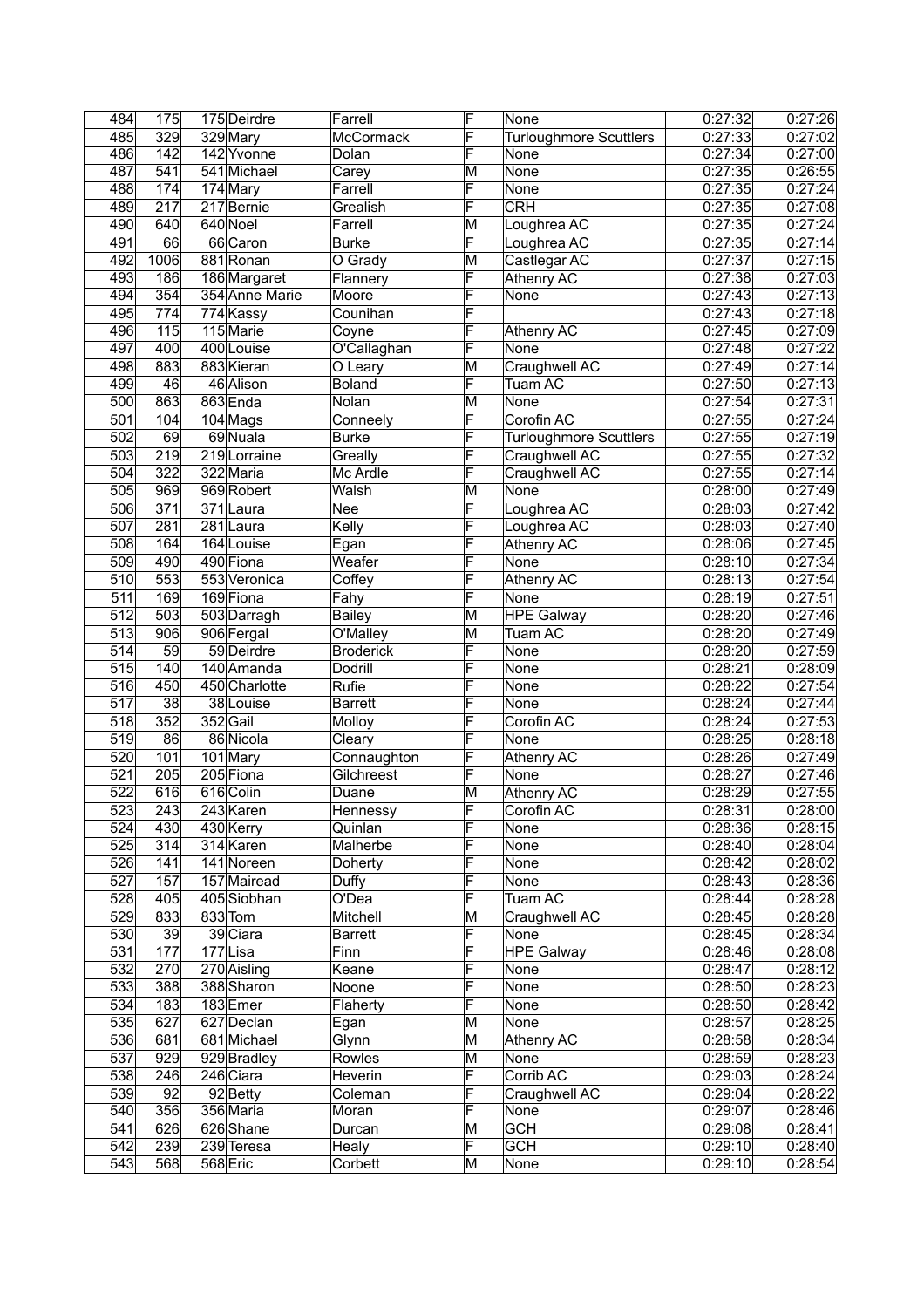| 544              | 94               |           | 94 Caroline              | Coll           | F                       | None                          | 0:29:11 | 0:28:31 |
|------------------|------------------|-----------|--------------------------|----------------|-------------------------|-------------------------------|---------|---------|
| 545              | 196              |           | 196Lucy                  | Friel          | F                       | None                          | 0:29:11 | 0:28:31 |
| 546              | 703              |           | 703 Padraig              | Headd          | M                       | Loughrea AC                   | 0:29:11 | 0:28:36 |
| 547              | 318              |           | 318 Ger                  | Mannion        | F                       | None                          | 0:29:13 | 0:28:45 |
| 548              | 78               |           | 78 Anita                 | Carr           | F                       | None                          | 0:29:19 | 0:28:38 |
| 549              | $\overline{267}$ |           | 267 Maeve                | Joyce          | F                       | None                          | 0:29:20 | 0:28:58 |
| 550              | 199              |           | 199 Dorothy              | Gallagher      | F                       | <b>GCH</b>                    | 0:29:21 | 0:28:48 |
| 551              | 168              |           | 168 Caroline             | Fahy           | F                       | None                          | 0:29:24 | 0:28:59 |
| 552              | 497              |           | 497 Cheryl               | Winston        | F                       | Athenry AC                    | 0:29:27 | 0:28:59 |
|                  |                  |           |                          | Hill           |                         |                               |         |         |
| 553              | 252              |           | 252SiobhÃ <sub>i</sub> n |                | F                       | Other                         | 0:29:28 | 0:29:22 |
| 554              | 102              |           | 102 Bernadette           | Conneely       | F                       | None                          | 0:29:32 | 0:28:51 |
| 555              | 420              |           | 420 Angelina             | O'Shea         | F                       | None                          | 0:29:35 | 0:29:01 |
| 556              | 226              |           | 226 Eadaoin              | Guilfoyle      | F                       | None                          | 0:29:36 | 0:29:12 |
| $\frac{1}{557}$  | 474              |           | 474 Shauna               | Tomas          | F                       | Athenry AC                    | 0:29:39 | 0:29:18 |
| 558              | 290              |           | 290 Jayne                | Killian        | F                       | <b>GCH</b>                    | 0:29:40 | 0:29:14 |
| 559              | 447              |           | 447 Marie                | Rooney         | F                       | Craughwell AC                 | 0:29:42 | 0:29:07 |
| 560              | 63               |           | 63 Tara                  | <b>Browne</b>  | F                       | None                          | 0:29:43 | 0:28:53 |
| 561              | 469              |           | 469 Anita                | <b>Talbot</b>  | F                       | None                          | 0:29:44 | 0:29:32 |
| 562              | $\overline{37}$  |           | 37 Pauline               | <b>Barret</b>  | F                       | <b>Turloughmore Scuttlers</b> | 0:29:45 | 0:29:10 |
| 563              | 843              |           | 843 Paul                 | Moran          | M                       | None                          | 0:29:46 | 0:29:14 |
| 564              | 393              |           | 393 Teresa               | O Dea          | F                       | Tuam AC                       | 0:29:47 | 0:29:29 |
| 565              | 95               |           | 95 Gillian               | Collins        | F                       | <b>GCH</b>                    | 0:29:49 | 0:29:28 |
| 566              | 292              |           | 292 Claire               |                | F                       |                               |         |         |
|                  |                  |           |                          | Kilroy         | F                       | Other                         | 0:29:51 | 0:29:33 |
| 567              | 265              |           | 265 Maria                | Jennings       |                         | <b>CRH</b>                    | 0:29:53 | 0:29:25 |
| 568              | 416              |           | 416 Caroline             | O'Malley       | F                       | Corofin AC                    | 0:29:54 | 0:29:18 |
| 569              | 336              |           | 336 Teresa               | McGrath        | F                       | Athenry AC                    | 0:29:54 | 0:29:40 |
| 570              | 311              |           | 311 Claire               | Madden         | F                       | Maree AC                      | 0:29:57 | 0:29:20 |
| 571              | 317              |           | 317 Deirdre              | Mannion        | F                       | None                          | 0:29:59 | 0:29:31 |
| 572              | 678              |           | 678 Paddy                | Gilmore        | M                       | Tuam AC                       | 0:30:04 | 0:29:44 |
| $\overline{573}$ | $\overline{87}$  |           | 87 Laura                 | Coen           | F                       | None                          | 0:30:07 | 0:29:33 |
| 574              | 471              |           | 471 Aine                 | Tivnan         | F                       | None                          | 0:30:08 | 0:29:41 |
| $\overline{575}$ | 266              | $266$ Liz |                          | Jennings       | F                       | <b>HPE Galway</b>             | 0:30:11 | 0:29:48 |
| 576              | 180              |           | 180 Audrey               | Finnerty       | F                       | None                          | 0:30:11 | 0:29:37 |
| $\overline{577}$ | 800              |           | 800 Michael              | Mc Bride       | $\overline{\mathsf{M}}$ | None                          | 0:30:16 | 0:29:47 |
| 578              | 440              |           | 440 Irene                | Regan          | F                       | None                          | 0:30:17 | 0:29:46 |
| 579              | 360              |           | 360 Bernie               | Mulderrig      | F                       | None                          | 0:30:19 | 0:29:54 |
| 580              | 315              |           | 315 Ramona               | Mallen         | F                       | None                          | 0:30:20 | 0:30:06 |
| 581              | 464              |           | 464 Breda                |                | F                       |                               | 0:30:22 | 0:29:46 |
|                  |                  |           |                          | Stephens       |                         | Craughwell AC                 |         |         |
| 582              | 237              |           | 237 Emma                 | Hawkes         | F                       | Loughrea AC                   | 0:30:23 | 0:29:56 |
| 583              | 120              |           | 120 Jane                 | Cullinane      | F                       | Loughrea AC                   | 0:30:26 | 0:30:01 |
| 584              | 51               |           | 51 Marian                | <b>Brandon</b> | F                       | None                          | 0:30:31 | 0:29:58 |
| 585              | 220              |           | 220 Maura                | Greaney        | F                       | Craughwell AC                 | 0:30:34 | 0:30:07 |
| 586              | 159              |           | 159 Eleanor              | Duignan        | F                       | Corrib AC                     | 0:30:34 | 0:29:59 |
| 587              | 76               |           | 76 Delma                 | Carey          | F                       | None                          | 0:30:35 | 0:29:55 |
| 588              | 401              |           | 401 Caroline             | O'Callaghan    | F                       | <b>Turloughmore Scuttlers</b> | 0:30:36 | 0:30:01 |
| 589              | 441              |           | 441 Sinead               | Reilly         | F                       | <b>Athenry AC</b>             | 0:30:38 | 0:30:01 |
| 590              | 298              |           | 298 Trish                | Lally          | F                       | <b>Turloughmore Scuttlers</b> | 0:30:38 | 0:30:08 |
| 591              | 451              |           | 451 Enya                 | Russell        | F                       | Predator                      | 0:30:40 | 0:30:11 |
| 592              | 244              |           | $244$ Edel               | Herlihy        | F                       | Loughrea AC                   | 0:30:46 | 0:30:21 |
| 593              | $\overline{32}$  |           | 32 Alice                 | Duffy          | F                       | Athenry AC                    | 0:30:49 | 0:30:21 |
| 594              | $\overline{3}$   |           | 31 Anita                 | O'Hare         | F                       | <b>Athenry AC</b>             | 0:30:49 | 0:30:21 |
| 595              | 289              |           | 289 Simone               | Kiernan        | F                       | <b>HPE</b> Galway             | 0:30:53 | 0:30:15 |
| 596              | 151              |           | 151 Elaine               | Doran          | F                       | Maree AC                      | 0:30:54 | 0:30:17 |
|                  |                  |           |                          |                |                         |                               |         |         |
| 597              | 411              |           | 411 Chris                | O'Gorman       | F<br>F                  | Corofin AC                    | 0:30:55 | 0:30:15 |
| 598              | 163              |           | $163$ Ann                | Earls          |                         | None                          | 0:31:01 | 0:30:39 |
| 599              | 1004             |           | 617 Gordon               | Duane          | M                       | None                          | 0:31:07 | 0:30:34 |
| 600              | 189              |           | 189 Eilis                | Foran          | F                       | None                          | 0:31:11 | 0:30:36 |
| 601              | 190              |           | 190 Sinead               | Foran          | F                       | Athenry AC                    | 0:31:11 | 0:31:05 |
| 602              | 509              |           | 509 Vinny                | <b>Beirne</b>  | M                       | None                          | 0:31:17 | 0:30:45 |
| 603              | 283              |           | 283 Adrienne             | Kenny          | F                       | Tuam AC                       | 0:31:24 | 0:31:05 |
| 604              | 133              |           | 133 Aisling              | Deely          | F                       | Loughrea AC                   | 0:31:29 | 0:31:06 |